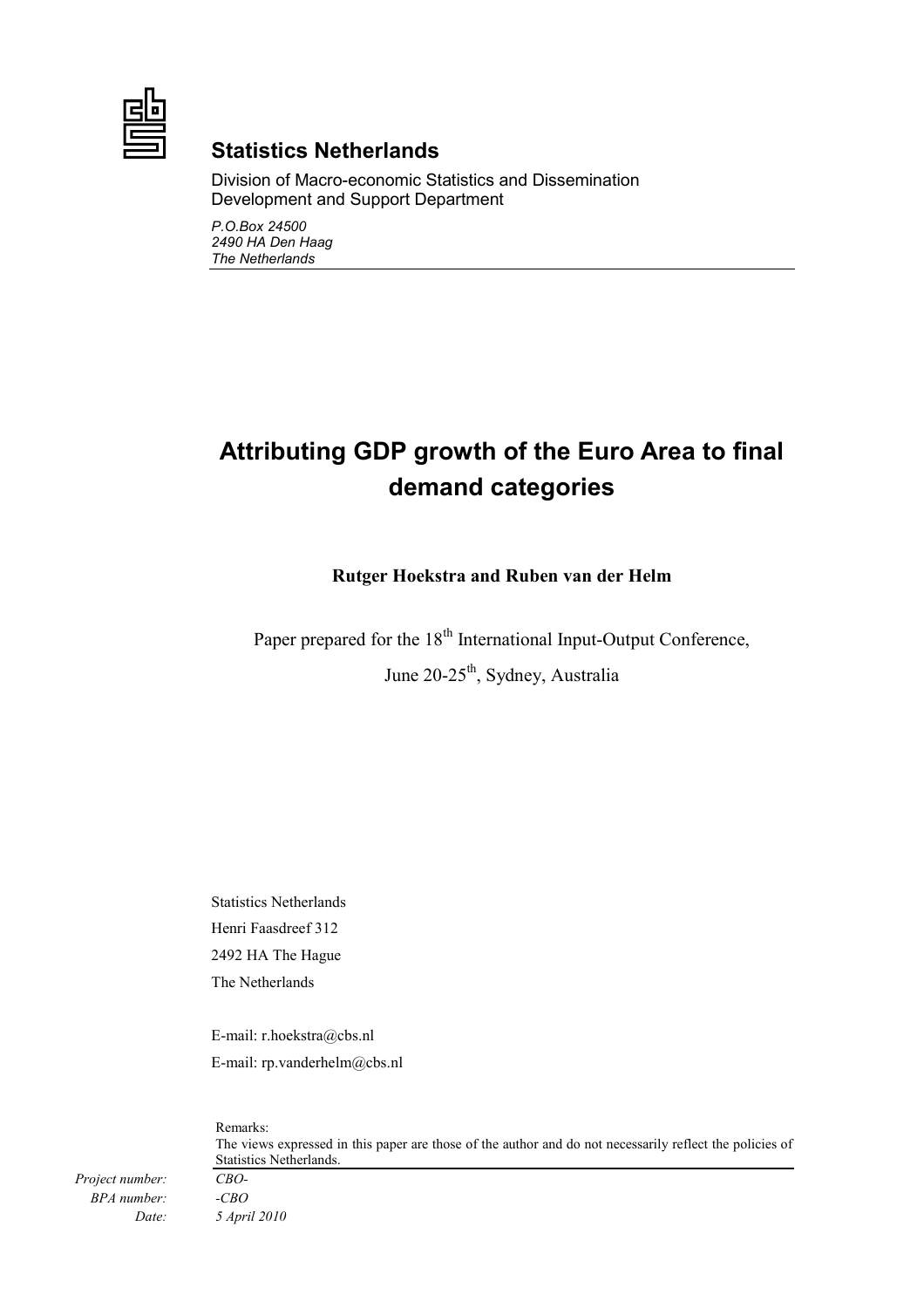## **ATTRIBUTING GDP GROWTH OF THE EURO AREA TO FINAL DEMAND CATEGORIES**

Summary: To analyse economic growth it is important to understand the underlying driving forces. Particularly after the financial crises it is of utmost importance for economists to analyse which areas of the economy are weak and which areas are contributing to the recovery. One of the analyses which are used is the attribution of GDP growth rates to final demand components such as household consumption, gross fixed capital formation and exports. Two methods are available: Firstly, there is the "net-exports method" in which the growth rate is decomposed using a net measure for exports i.e. imports are subtracted from exports. Secondly, there is the "attribution method" which adopts input-output modelling techniques to decompose the effects of changes in final demand components.

In this paper we will show that the attribution method leads to more fruitful economic analysis but that the data requirements are larger because the method requires an input-output table (IOT). We have applied the net-exports and attribution method to the Euro Area (EA) by building EA-IOTs for 2003, 2004 and 2005. These are used to attribute annual (2003-2006) and quarterly (2006Q1-2007Q3) growth rates to final demand components.

Keywords: GDP growth rate, attribution method, attribution to final demand components, input-output modelling, asymmetries, European input-output tables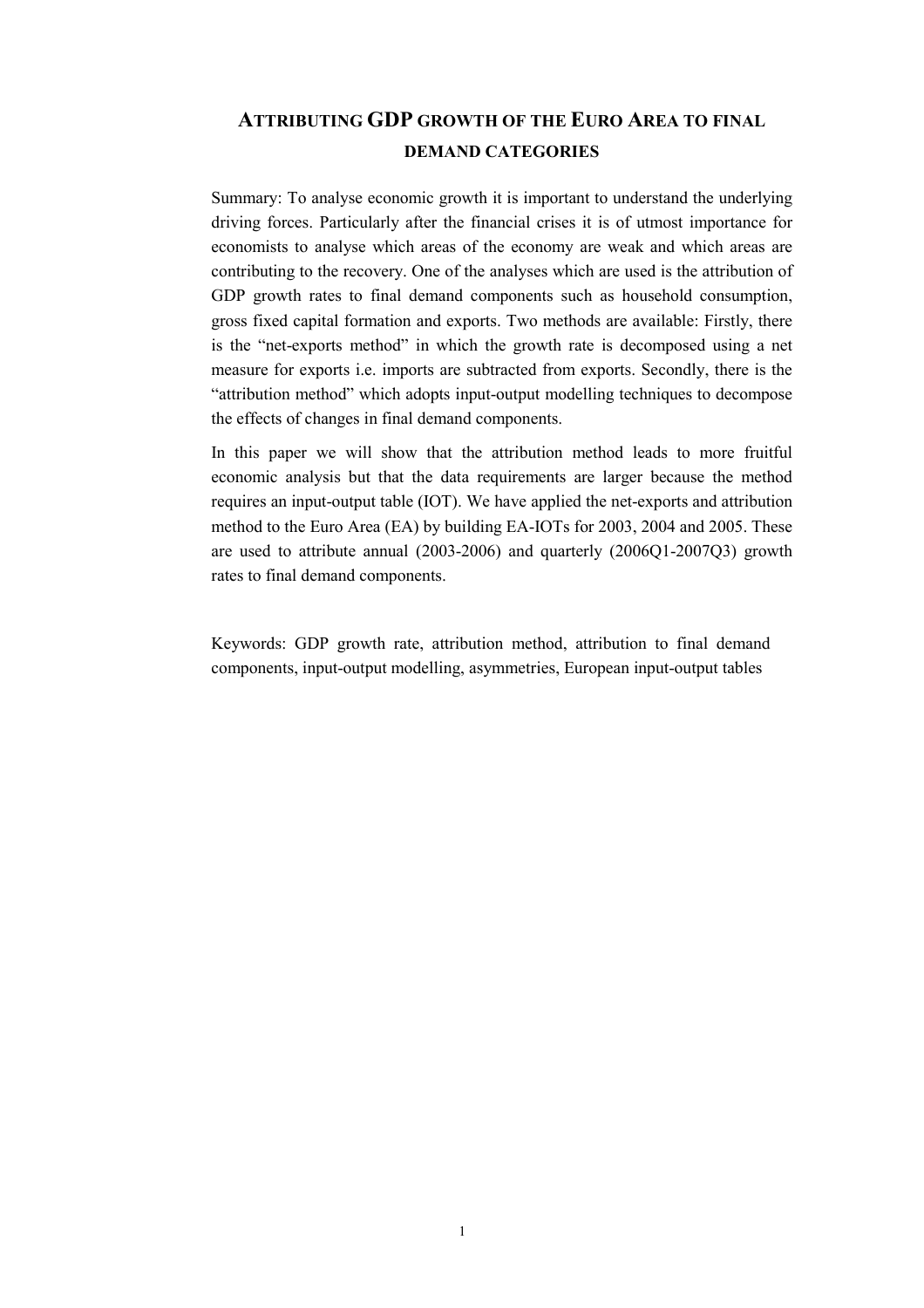## **Table of Contents**

| $\mathbf{1}$     |  |
|------------------|--|
| 2.               |  |
|                  |  |
|                  |  |
|                  |  |
|                  |  |
|                  |  |
| 3 <sub>1</sub>   |  |
| $\overline{4}$ . |  |
| 4.1.             |  |
| 4.2.             |  |
| 4.3.             |  |
| 5.               |  |
| 6                |  |
|                  |  |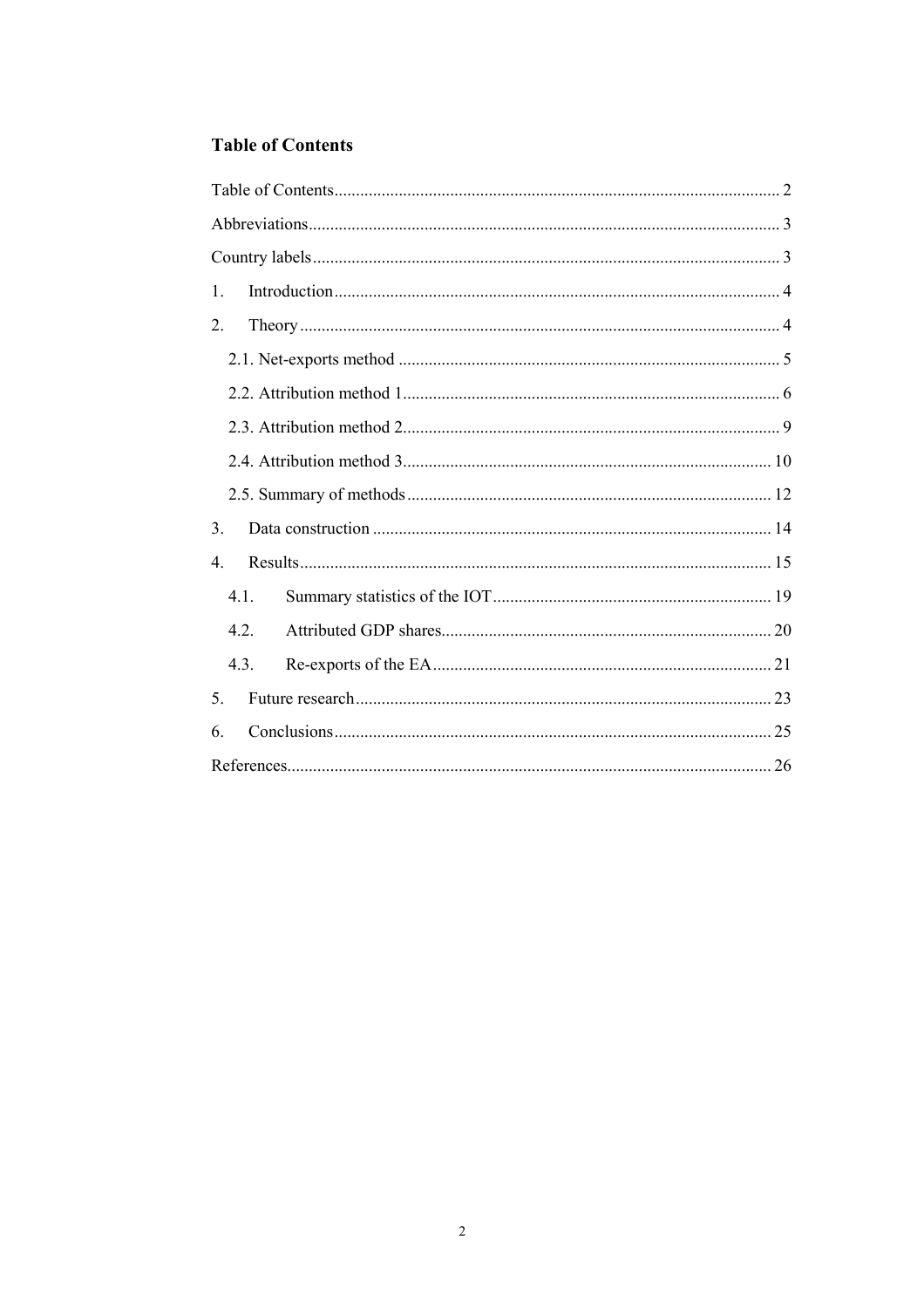## **Abbreviations**

| <b>BEC</b>    | <b>Broad Economic Categories</b>                                       |
|---------------|------------------------------------------------------------------------|
| <b>CBS</b>    | <b>Statistics Netherlands</b>                                          |
| <b>CPS</b>    | <b>Cumulated Production Structure</b>                                  |
| <b>COMEXT</b> | Database containing EU trade data                                      |
| <b>CPA</b>    | <b>Classification of Products by Activities</b>                        |
| <b>CPB</b>    | Netherlands Bureau for Economic Policy Analysis                        |
| <b>CN</b>     | <b>Combined Nomenclature</b>                                           |
| <b>DNB</b>    | Dutch National Bank                                                    |
| EA.           | Euro Area                                                              |
| ECB           | European Central Bank                                                  |
| <b>BP</b>     | <b>Basic Prices</b>                                                    |
| HS            | Harmonized System                                                      |
| <b>IOT</b>    | Input-output table                                                     |
| <b>ITS</b>    | International trade in services data                                   |
| <b>MED</b>    | Macro-economic aggregates                                              |
| <b>NPISH</b>  | Non-profit organisations serving households                            |
| <b>PP</b>     | Purchaser prices                                                       |
| <b>TLS</b>    | Taxes less subsidies on products                                       |
| <b>SUT</b>    | Supply and use tables                                                  |
| <b>TTM</b>    | Trade and transport margins                                            |
|               | WINADJUST CBS Lagrangian balancing program (van Dalen and Sluis, 2002) |
|               |                                                                        |

## **Country labels**

| AT        | Austria |
|-----------|---------|
| BE        | Belgium |
| DE        | Germany |
| ES        | Spain   |
| FI        | Finland |
| <b>FR</b> | France  |
| GR        | Greece  |
| ΙE        | Ireland |
| IТ        | Italy   |
|           |         |

- LU Luxemburg
- NL The Netherlands
- PT Portugal
- SI Slovenia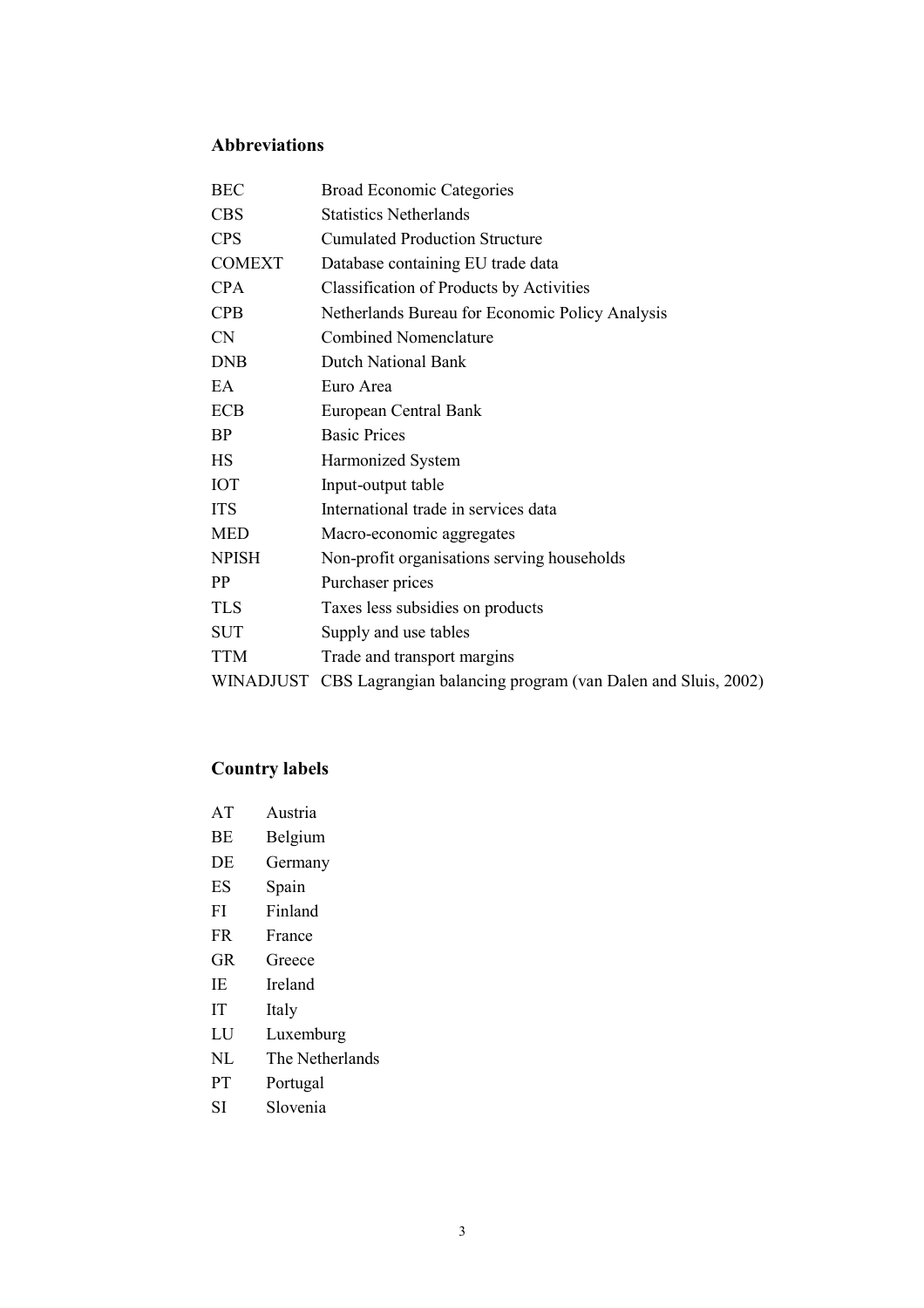#### **1. Introduction**

To analyse economic growth it is important to understand the driving forces. Particularly after the financial crises it is of utmost importance for economists to analyse which areas of the economy are weak and which areas are contributing to the recovery. One of the analyses which are used is the attribution of GDP growth rates to final demand components such as household consumption, gross fixed capital formation and exports. Two methods are available: Firstly, there is the "netexports method" (see for example in *Monthly Bulletin* of the ECB (ECB, 2008, p65). In this method, the growth rate is decomposed using a net measure for exports i.e. imports are subtracted from exports. Secondly, there is the "attribution method" which adopts input-output modelling techniques to decompose the effects of changes in final demand components.

In this paper we will show that the attribution method leads to more fruitful economic analysis but that the data requirements are larger because the method requires an input-output table (IOT). Because of the lower data requirements the netexports method is far more prevalent but the use of the attribution method has increased significantly recently in policy circles (Alders, 1988; Kranendonk, 1998; Cameron and Cross, 1999; Cross, 2002; Kranendonk and Verbruggen, 2005 and 2008; Danish Ministry of Finance, 2006; Heitz and Rini, 2006; Statistics Netherlands, 2006; and CPB, 2006).

To illustrate the usefulness of the attribution method we have applied the net-exports and attribution method to the Euro Area (EA) by building EA-IOTs for 2003, 2004 and 2005. These are used to attribute annual (2003-2006) and quarterly (2006Q1- 2007Q3) growth rates to final demand components. This summarizes the methodological and empirical work which was done by Statistics Netherlands during two consultancy projects for the ECB (Hoekstra *et al*., 2006; and van der Helm and Hoekstra, 2008).

The paper is structured as follows. In section 2 the theoretical aspects of the netexports and attribution methods are explained. Section 3 described the production of the data, including IOT for the EA for 2003, 2004 and 2005. Finally, Section 4 provides the results while in section 5 a number of conclusions are drawn.

#### **2. Theory**

The theoretical underpinnings of the net-exports and attribution methods are provided in this section. The derivations are based on the variables provided by the input-output table (IOT) shown in table 1. This type of table is known as an IOT excluding imports in basic prices. Note that the data on the imports as well as taxes less subsidies on products (TLS) are provided in the row of the IOT.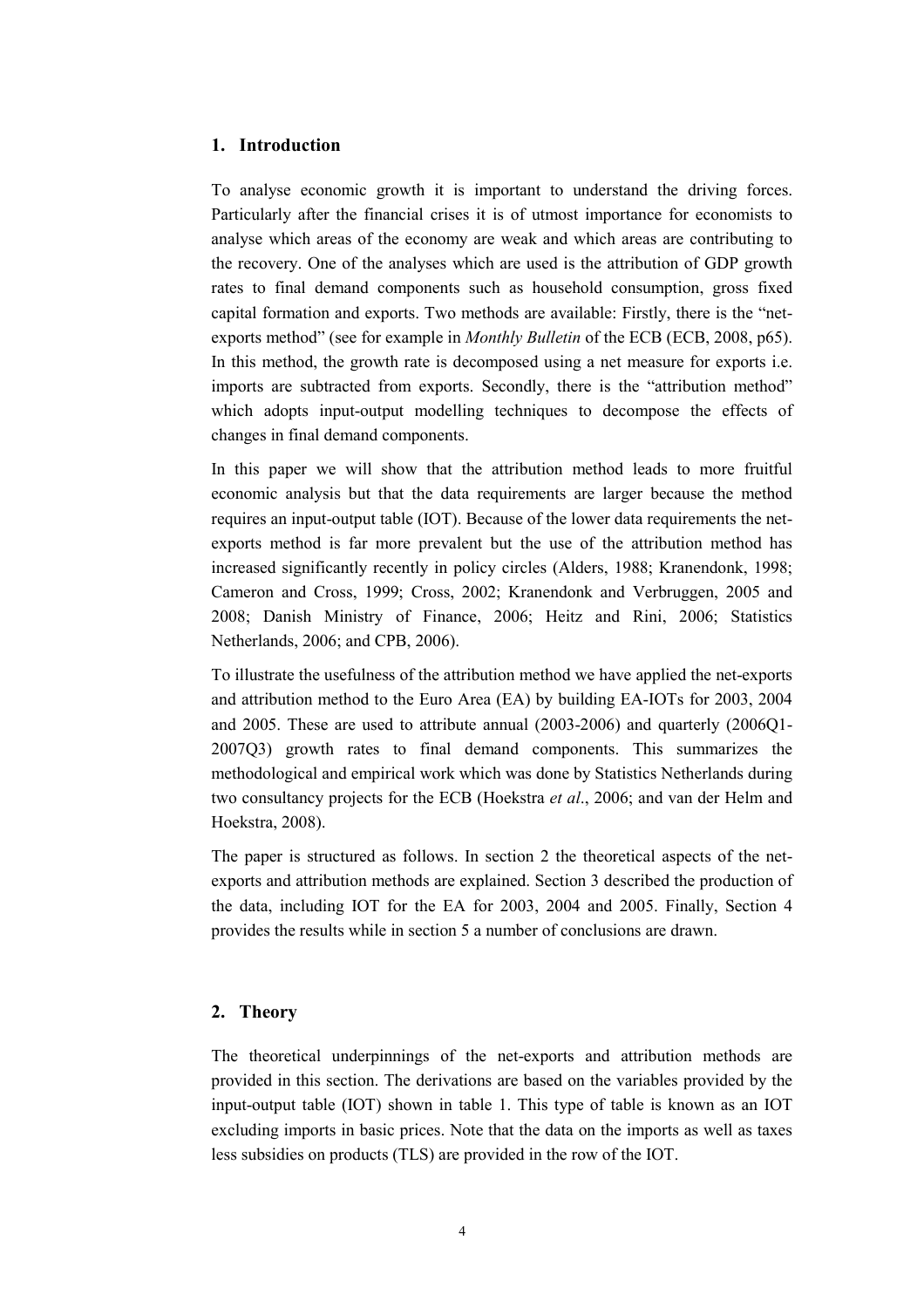|                  | Commodity 1 |             | Commodity $n$ | Domestic final demand | Export             | Total |
|------------------|-------------|-------------|---------------|-----------------------|--------------------|-------|
| Commodity 1      |             |             |               |                       |                    |       |
|                  |             | $Z_{dom}^t$ |               | $c_{dom}^t$           | $e_{\emph{dom}}^t$ | $q^t$ |
| Commodity $n$    |             |             |               |                       |                    |       |
| Value added +TLS |             | $w_Z^t$     |               | $w_c^t$               | $w_e^t$            | $y^t$ |
| Imports          |             | $m_Z^t$     |               | $m_c^t$               | $m_e^t$            | $m^t$ |
| Total            |             | $q^t$       |               | $c^t$                 | $e^{t}$            |       |

*Table 1. Input-output table of year t excluding imports in basic prices* 

The superscript *t* indicates the time period for all variables. Matrices are shown in capital letters. Vectors and scalars are shown in lower case.

- $Z_{dom}^t$  Intermediate demand satisfied by domestic products (*n* by *n* matrix)
- $c_{dom}^t$ *Domestic final demand satisfied by domestic products (<i>n* by 1 vector)
- $e_{dom}^t$ Exports satisfied by domestic products (*n* by 1 vector)

 $q<sup>t</sup>$  Total output of domestic products (*n* by 1 vector)

 $w_Z^t$  GDP (value added and TLS) per commodity (1 by *n* vector)

 $w_c^t$  GDP (TLS) of domestic final demand (scalar)

- $w_e^t$  GDP (TLS) of exports (scalar)
- $v^t$  Total GDP (scalar)
- $m_7^t$  Imports per commodity (1 by *n* vector)
- $m_c^t$  Import requirements of domestic final demand (scalar)
- $m_e^t$  Import requirements for exports (scalar)
- $m<sup>t</sup>$  Total imports (scalar)
- $c<sup>t</sup>$  Total domestic final consumption (scalar)
- $e^{t}$  Total exports (scalar)

#### **2.1. Net-exports method**

GDP can be defined by the final demand components (domestic and exports) less imports: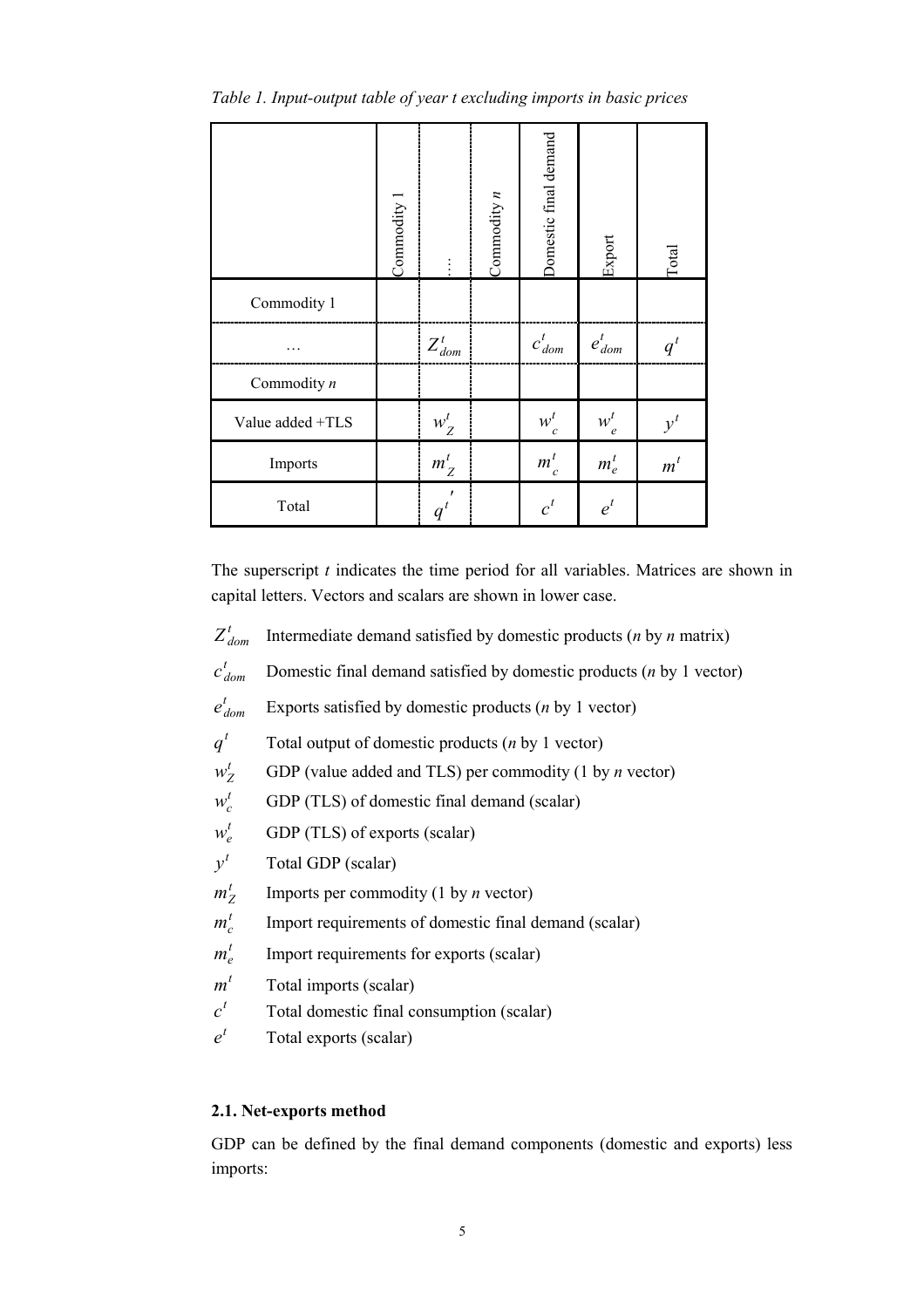$$
y^t = c^t + e^t - m^t \tag{1}
$$

The GDP growth from period 0 to period 1 can be attributed to these categories as shown in equation 2. Note that variables  $y^1$ ,  $c^1$ ,  $e^1$  and  $m^1$  are expressed in prices of year 0 so that the real growth in GDP is analysed.

$$
\dot{y} = \left(\frac{c^1 - c^0}{y^0}\right) + \left(\frac{e^1 - e^0}{y^0}\right) - \left(\frac{m^1 - m^0}{y^0}\right)
$$
\n(2)

Where  $\dot{y} = \left| \frac{y - y}{v^0} \right|$  $\bigg)$  $\backslash$  $\overline{\phantom{a}}$  $\setminus$  $=\frac{y^{1}-y^{0}}{1+y^{0}}$  $1, 0$ *y*  $\dot{y} = \left(\frac{y^1 - y}{0}\right)$ 

The growth rate of variable  $\gamma$  can therefore be related to the growth rate of variables *c*, *e*, and *m* weighted by the base year. The last two terms of equation 2 are defined as the contribution of net-exports as shown in equation 3.

$$
\dot{y} = D_c^{net} + D_e^{net}
$$
\n
$$
D_c^{net} = \left(\frac{c^1 - c^0}{y^0}\right)
$$
\n
$$
D_e^{net} = \left(\frac{e^1 - e^0}{y^0}\right) - \left(\frac{m^1 - m^0}{y^0}\right)
$$
\n(3)

 $D_c^{net}$  Contribution of domestic final demand using the net-exports method  $D_e^{net}$  Contribution of exports using the net-exports method

#### **2.2. Attribution method 1**

In the net-exports method the imports are subtracted from exports. However, imports are used for domestic demand as well, through final and intermediate demand (Kranendonk and Verbruggen, 2005 p3; ECB, 2005 p54-56). In the attribution method the GDP and imported inputs per final demand component is calculated using an input-output modelling technique. Using the IOT in table 1 it is possible to define GDP from the income perspective, as is shown in equation 4.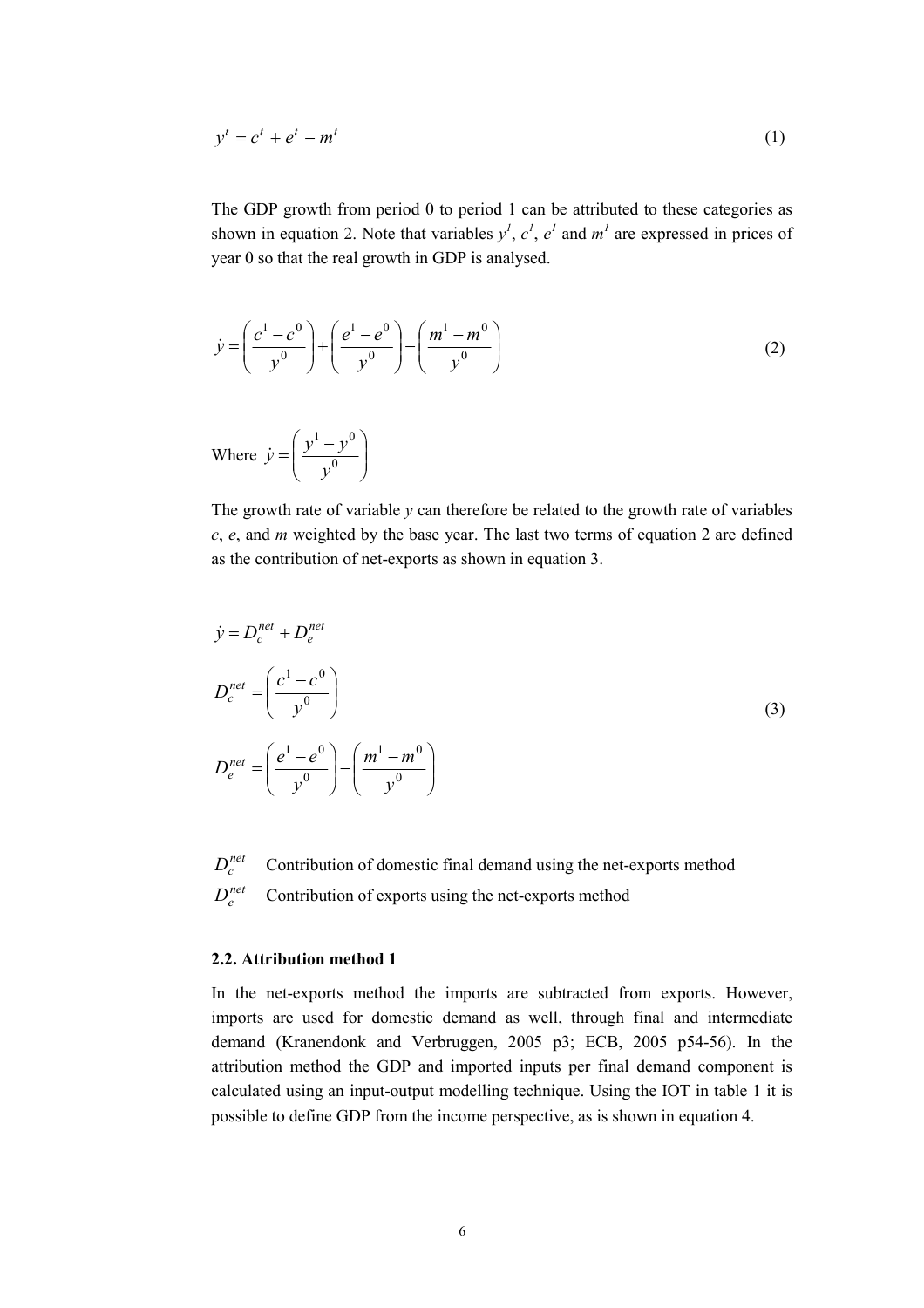$$
y^t = w_Z^t \cdot i + w_c^t + w_e^t \tag{4}
$$

Where  $i$  is a summation vector  $(n \text{ by } 1)$  of 1's. Using input-output analysis it is possible to impute GDP to final demand components. This imputation is represented by the following equations. A hat on a variable indicates that it is diagonalized. *t* is used throughout the report to identify the time period.

$$
y^{t} = \lambda^{t} \cdot L^{t} \cdot \left( c_{dom}^{t} + e_{dom}^{t} \right) + w_{c}^{t} + w_{e}^{t}
$$
  
\n
$$
\lambda^{t} = \left( w_{Z}^{t} \cdot \hat{q}^{t-1} \right)
$$
  
\n
$$
L^{t} = \left( I - A^{t} \right)^{-1}
$$
  
\n
$$
A^{t} = \left( Z_{dom}^{t} \cdot \hat{q}^{t-1} \right)
$$
\n(5)

- $\lambda^t$  GDP (Value added plus TLS) coefficients per commodity (*n* by 1 vector)
- $L^t$  Leontief inverse matrix (*n* by *n* matrix)
- $A<sup>t</sup>$  Technical coefficients matrix (*n* by *n* matrix)

If the GDP growth rate is decomposed using this relationship for a year 0 and 1 then the following equation is obtained (the variables for year 1 are in prices of year 0).

$$
\dot{y} = \frac{\left(w_c^1 + \lambda^1 \cdot L^1 \cdot c_{dom}^1\right) - \left(w_c^0 + \lambda^0 \cdot L^0 \cdot c_{dom}^0\right)}{y^0} + \frac{\left(w_e^1 + \lambda^1 \cdot L^1 \cdot e_{dom}^1\right) - \left(w_e^0 + \lambda^0 \cdot L^0 \cdot e_{dom}^0\right)}{y^0}
$$
\n(6)

Now define the attributed GDP share of domestic final demand and exports as follows ( $\alpha_c^t$  and  $\alpha_e^t$  respectively).<sup>1</sup>

$$
\alpha_c^t = \frac{\left(w_c^t + \lambda^t \cdot L^t \cdot c_{dom}^t\right)}{\left(c^t - m_c^t\right)} \ \alpha_e^t = \frac{\left(w_e^t + \lambda^t \cdot L^t \cdot e_{dom}^t\right)}{\left(e^t - m_e^t\right)}
$$

<sup>&</sup>lt;sup>1</sup> This definition of the alpha's differ from Kranendonk and Verbruggen (2005). In that paper the domestically produced output are used as the denominator i.e.

This is done because the models of the CPB distinguish between the growth in imported and domestic shares of final demand components. Since there are only growth figures for total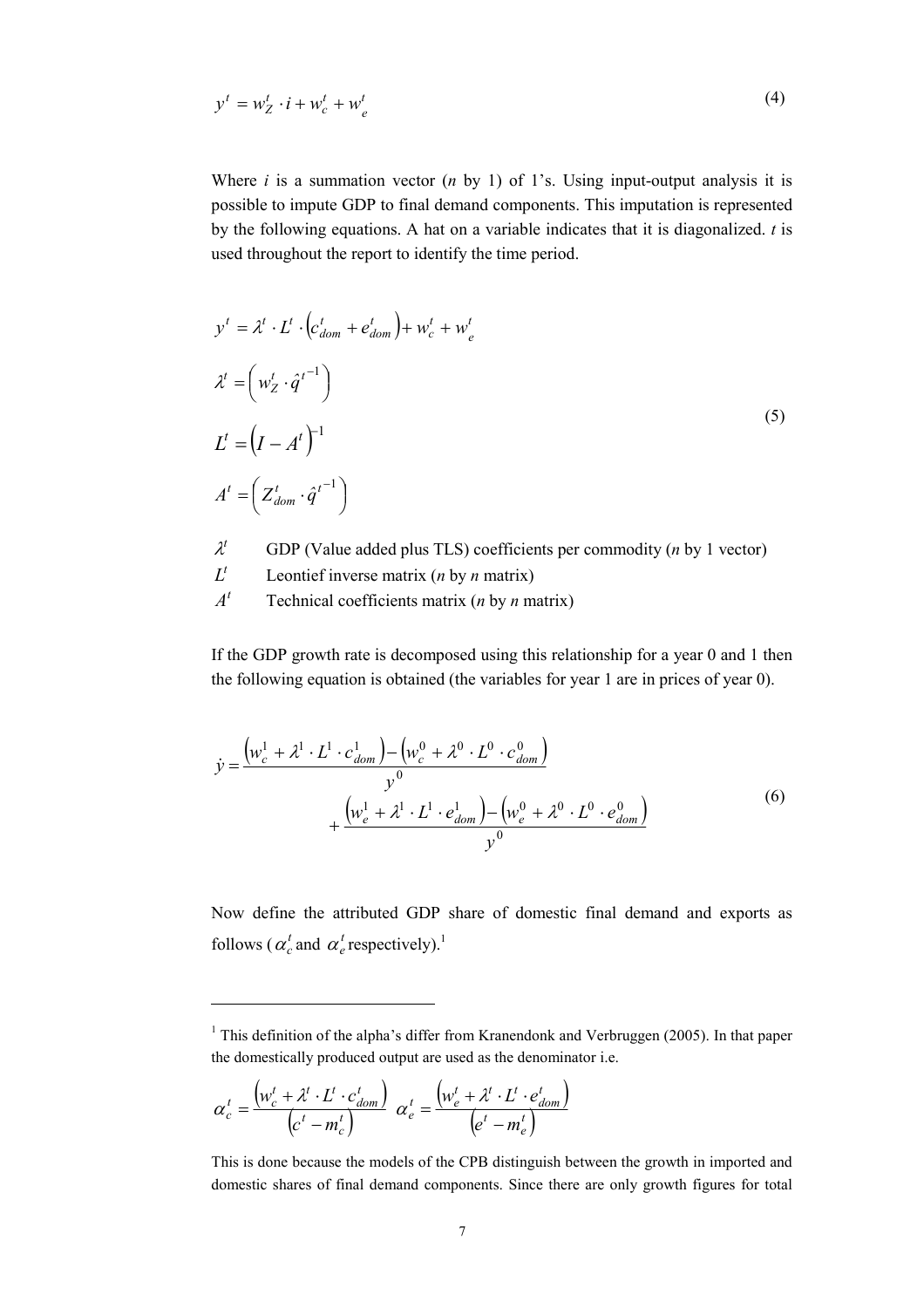$$
\alpha_c^t = \frac{\left(w_c^t + \lambda^t \cdot L^t \cdot c_{dom}^t\right)}{c^t}
$$
\n
$$
\alpha_e^t = \frac{\left(w_e^t + \lambda^t \cdot L^t \cdot e_{dom}^t\right)}{e^t}
$$
\n(7)

 $\alpha_c^t$  Attributed GDP share of domestic final demand (scalar)

 $\alpha_{e}^{t}$  Attributed GDP share of exports (scalar)

The equation for the GDP growth rate can be rewritten as shown in equation 8.

$$
\dot{y} = \frac{\left(\alpha_c^1 \cdot c^1\right) - \left(\alpha_c^0 \cdot c^0\right)}{y^0} + \frac{\left(\alpha_e^1 \cdot e^1\right) - \left(\alpha_e^0 \cdot e^0\right)}{y^0}
$$
\n(8)

The contributions of domestic final demand and exports can therefore be defined by the following equations.

$$
\dot{y} = D_c^{att1} + D_e^{att1}
$$
\n
$$
D_c^{att1} = \frac{(\alpha_c^1 \cdot c^1) - (\alpha_c^0 \cdot c^0)}{y^0}
$$
\n
$$
D_e^{att1} = \frac{(\alpha_e^1 \cdot e^1) - (\alpha_e^0 \cdot e^0)}{y^0}
$$
\n(9)

 $D_c^{att1}$  Contribution of domestic final demand using the attribution method 1  $D_e^{att1}$  Contribution of exports using the attribution method 1

If an IOT is available for both years (in current prices for year 0 and in prices of the previous year for year 1) the contribution to GDP growth of the domestic final demand and exports can be calculated using this equation. This method is currently used at Statistics Netherlands.

In cases where there is only one IOT available, as is the case in this project, a number of alternatives exist which is described in subsequent sections.

demand components for the EA, this report adopts coefficients which are related to the growth in total domestic final demand and total exports.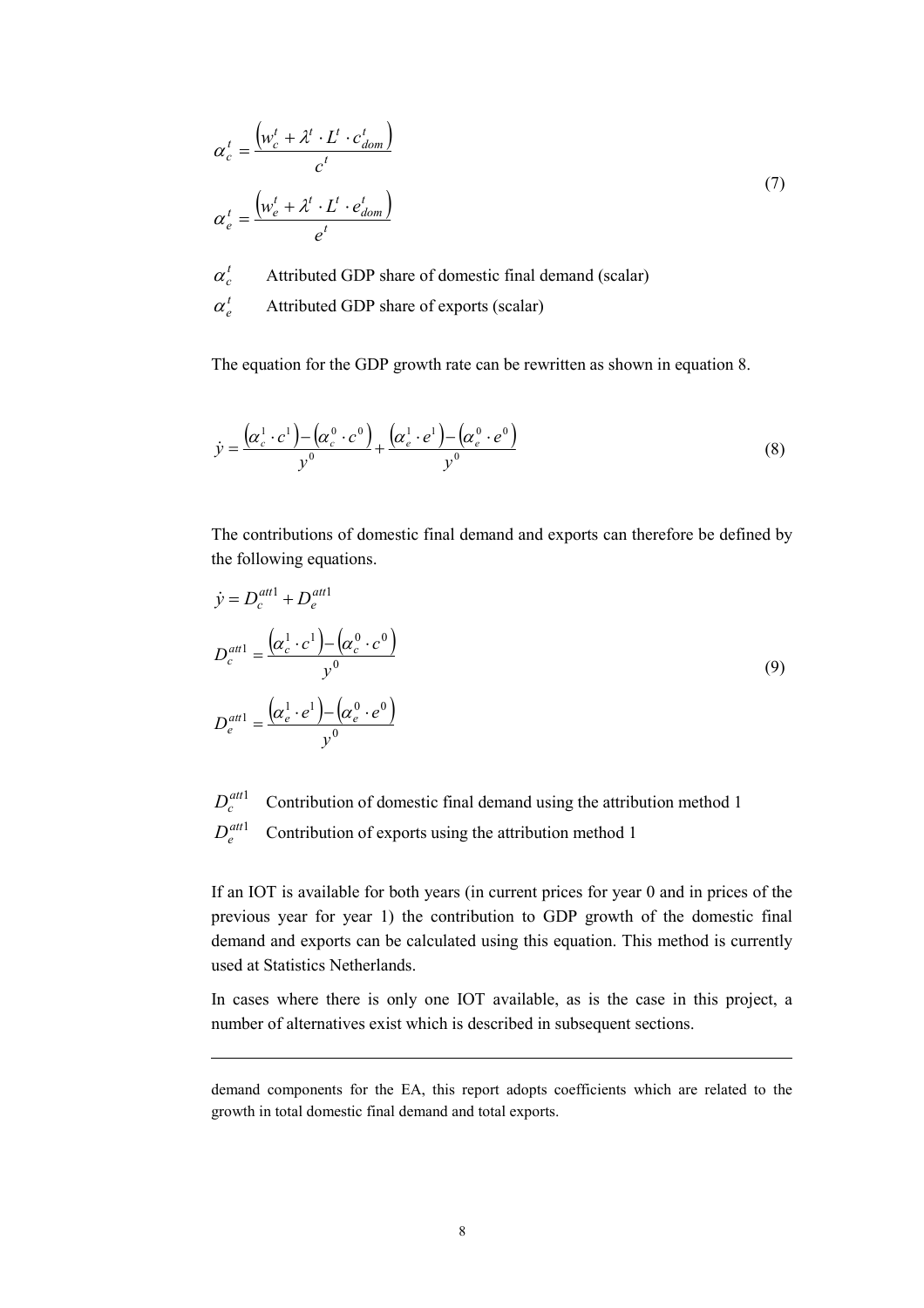#### **2.3. Attribution method 2**

Kranendonk and Verbruggen (2005, 2008) describe the method used by the CPB. In this approach the attributed GDP share that is derived from the IOT is assumed to remain constant for all years for which the analysis is done. Kranendonk and Verbruggen (2005, p 7) argue that "Earlier research suggested that in general these ratios are fairly stable over time. For most years, the error caused being committed by using fixed ratios is accordingly limited." They refer to Kranendonk (1998) for corroboration. It is important to stress that the CPB work is done at a very detailed level. It distinguishes over 10 different demand components and also has information about the final imports of each. At this level of detail the shares are more likely to remain constant than more aggregated data, such as this project. Replacing  $\alpha^I$  by  $\alpha^0$  in equation 9, the following equation is obtained:

$$
\dot{y} = D_c^{att2} + D_e^{att2}
$$
\n
$$
D_c^{att2} = \frac{\left(\alpha_c^0 \cdot c^1\right) - \left(\alpha_c^0 \cdot c^0\right) + r_c}{y^0}
$$
\n
$$
D_e^{att2} = \frac{\left(\alpha_e^0 \cdot e^1\right) - \left(\alpha_e^0 \cdot e^0\right) + r_e}{y^0}
$$
\n(10)

 $D_c^{att2}$  Contribution of domestic final demand using attribution method 2

- $D_e^{att2}$  Contribution of exports using attribution method 2
- $r_c$  Residual attributed to domestic final demand
- $r_e$  Residual attributed to exports

The contributions are therefore calculated using a pure effect and a residual. The residual emerges because of changes in attributed GDP shares. The following equation shows that if the attributed GDP shares remain constant, the residual equals zero.

$$
r = (\alpha_c^1 - \alpha_c^0) \cdot c^1 + (\alpha_e^1 - \alpha_e^0) \cdot e^1
$$
  
\n
$$
r = r_c + r_e
$$
 (11)

#### Total residual

Kranendonk and Verbruggen (2005) split the residual according to the share of the final demand components in the attributed GDP. These weights can only be adopted for a year in which an IOT is present (year 0 in this case). Note that this approach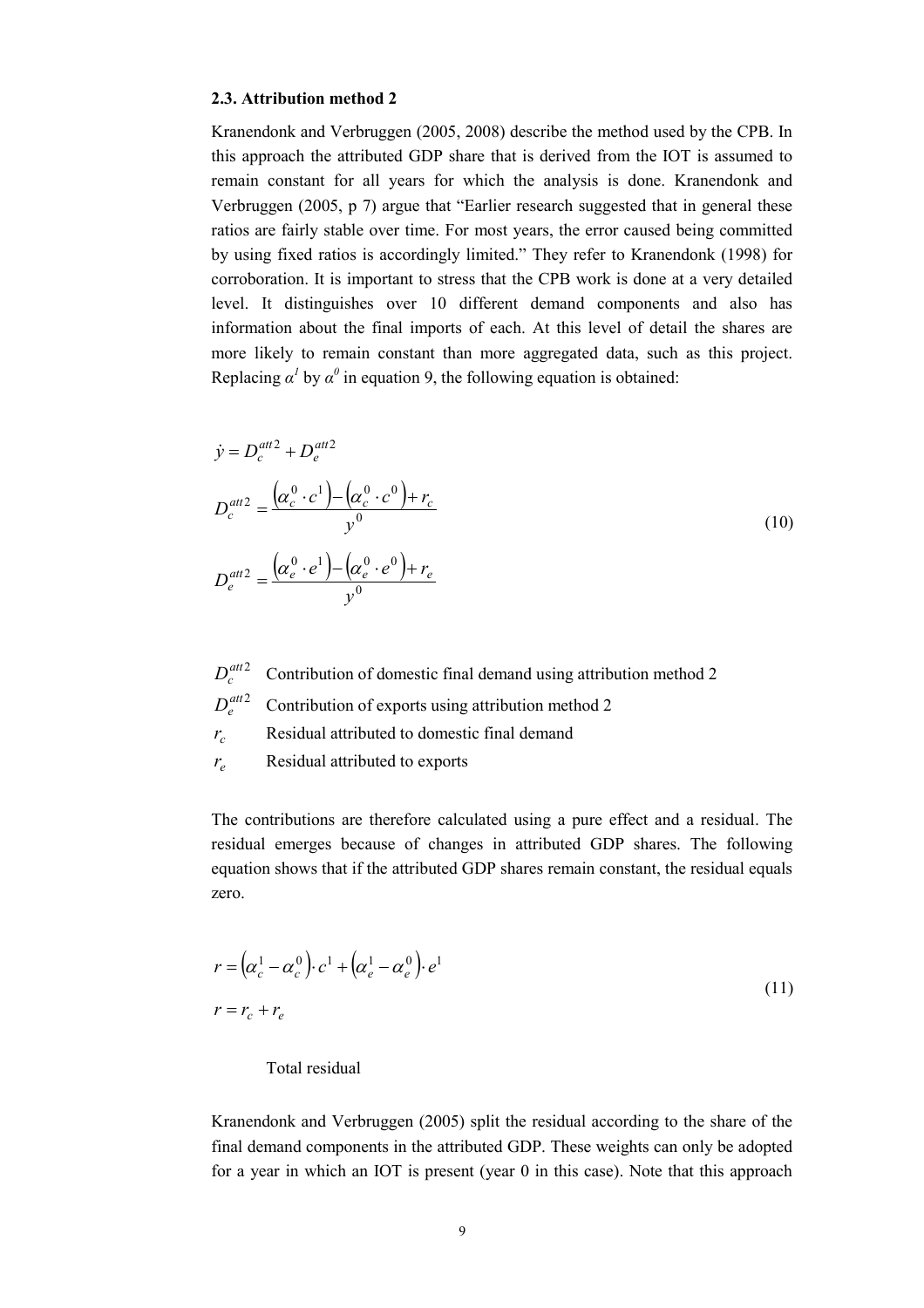has the drawback that the residual may actually exceed the pure effect and lead to a change in sign. Kranendonk and Verbruggen (2005, footnote 10, p8) however state that for the Netherlands, "in the period 1990-2004, the residual left to be divided has been approximately nil on average, and in absolute terms, except for one year, it had been 0.5 percentage point or less". Their procedure is shown in the following equation:

$$
r_c = \beta_c \cdot r
$$
  
\n
$$
r_e = \beta_e \cdot r
$$
  
\n
$$
\beta_c = \frac{w_c^0 + \lambda^0 \cdot L^0 \cdot c_{dom}^0}{y^0} = \frac{\alpha_c^0 \cdot c^0}{y^0}
$$
  
\n
$$
\beta_e = \frac{w_e^0 + \lambda^0 \cdot L^0 \cdot e_{dom}^0}{y^0} = \frac{\alpha_e^0 \cdot e^0}{y^0}
$$
  
\n(12)

- $\beta_c$  Share of residual assigned to domestic final demand
- $\beta_e$  Share of residual assigned to exports

#### **2.4. Attribution method 3**

Statistics Netherlands currently adopts attribution method 1, but has also used an alternative approach in 1990's. Assume that table 1 shows the results for the year for which the IOT exists (year 0). This table is a simple Cumulated Production Structure (CPS) discussed in Kranendonk and Verbruggen (2005)

If there is no IOT available for year 1, then only the macro-economic aggregates  $y<sup>1</sup>$ ,  $m<sup>1</sup>$ ,  $c<sup>1</sup>$  and  $e<sup>1</sup>$  (in prices of year 0) are known. The CBS estimates the attributed GDP and attributed imports for year 1 in two steps. First, the attributed GDP and imports are assumed to have the same shares as in year 0. Secondly, these initial estimates are fitted to the table totals using WINADJUST, which is a Lagrangian balancing technique used by Statistics Netherlands (van Dalen and Sluis, 2002). The CPS estimates, denoted by the  $\Pi$  symbols, are shown in table 3.

|                       | Domestic final         | <b>Exports</b>         | Total   |
|-----------------------|------------------------|------------------------|---------|
|                       | demand                 |                        |         |
| <b>Attributed GDP</b> | $\alpha_c^0 \cdot c^0$ | $\alpha_e^0 \cdot e^0$ |         |
| Attributed imports    | $\tau_c^0 \cdot c^0$   | $\tau_e^0 \cdot e^0$   | $m^{'}$ |
| Total                 |                        |                        |         |

*Table 2. Cumulated Production Structure for year 0*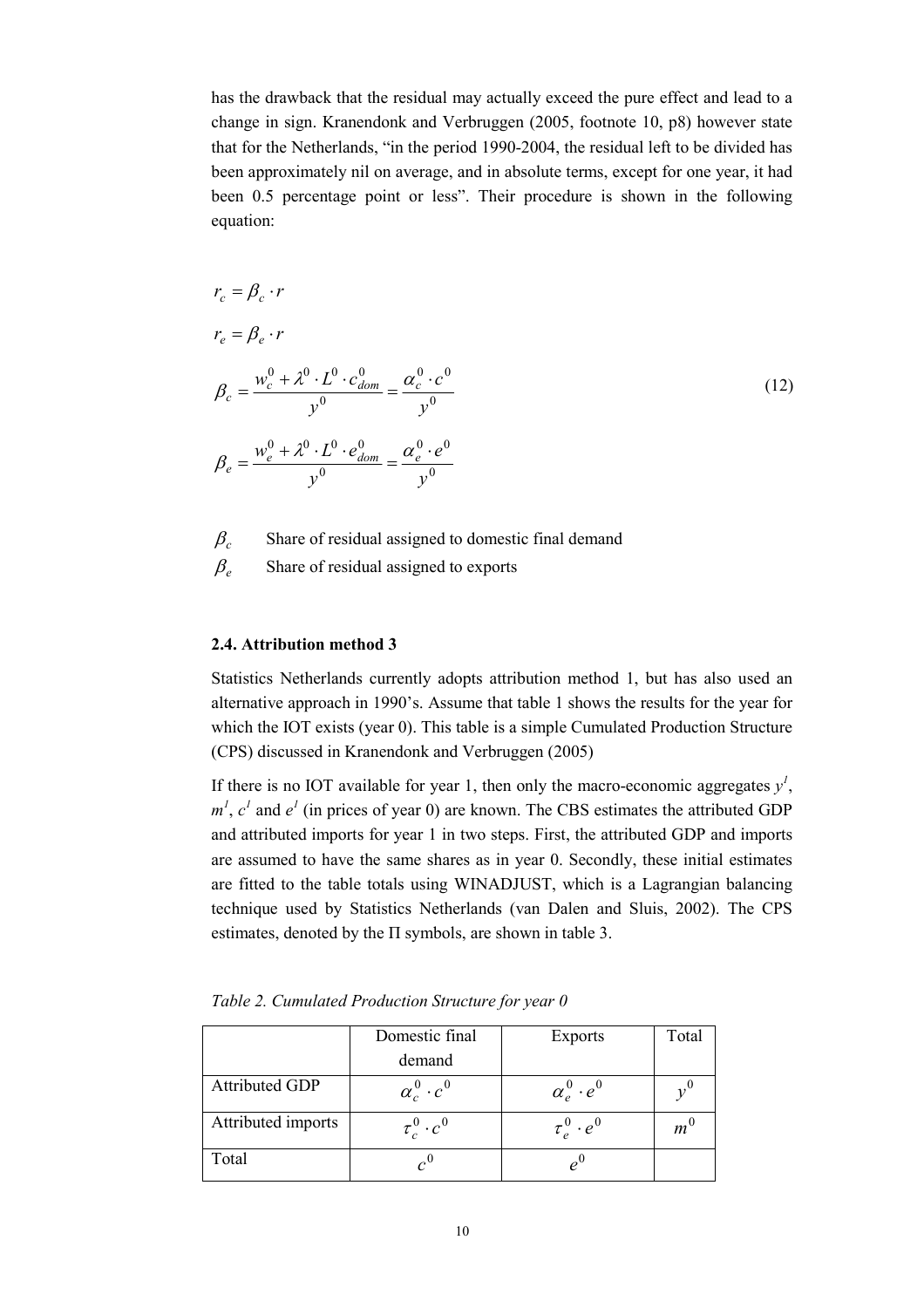- $\tau_c^t$  $\tau_c^t$  Import share of domestic final demand  $(=(1-\alpha_c^t))$
- $\tau^t_e$  $\tau_e^t$  Import share of exports  $\left( = \left( 1 - \alpha_e^t \right) \right)$

| Table 3. Cumulated Production Structure for year 1 |  |  |
|----------------------------------------------------|--|--|
|                                                    |  |  |

|                       | Domestic final           | <b>Exports</b> | Total |
|-----------------------|--------------------------|----------------|-------|
|                       | demand                   |                |       |
| <b>Attributed GDP</b> | $\mathcal{V}\mathcal{C}$ | ve             |       |
| Attributed imports    | mc                       | me             | m     |
| Total                 |                          |                |       |

- $\Pi_{\nu c}^{t}$  Estimated attributed GDP of domestic final demand (scalar)
- $\Pi'_{ve}$  Estimated attributed GDP of exports (scalar)
- $\prod_{mc}^{t}$  Estimated attributed imports of domestic final demand (scalar)
- $\Pi_{me}^{t}$  Estimated attributed imports of exports (scalar)

The equation for the share in the growth rate is therefore given by:

$$
\dot{y} = D_c^{att3} + D_e^{att3}
$$
\n
$$
D_c^{att3} = \frac{\Pi_{yc}^1 - (\alpha_c^0 \cdot c^0)}{y^0}
$$
\n
$$
D_e^{att3} = \frac{\Pi_{ye}^1 - (\alpha_c^0 \cdot e^0)}{y^0}
$$
\n(13)

 $D_c^{att3}$  Contribution of domestic final demand using attribution method 3  $D_e^{att3}$  Contribution of exports using attribution method 3

Note that this method provides an estimate of the attributed GDP shares in year 1. The shares are defined by the following equations.

$$
\alpha_c^1 = \frac{\Pi_{yc}^1}{c^0}
$$
  

$$
\alpha_e^1 = \frac{\Pi_{yc}^1}{e^0}
$$
 (14)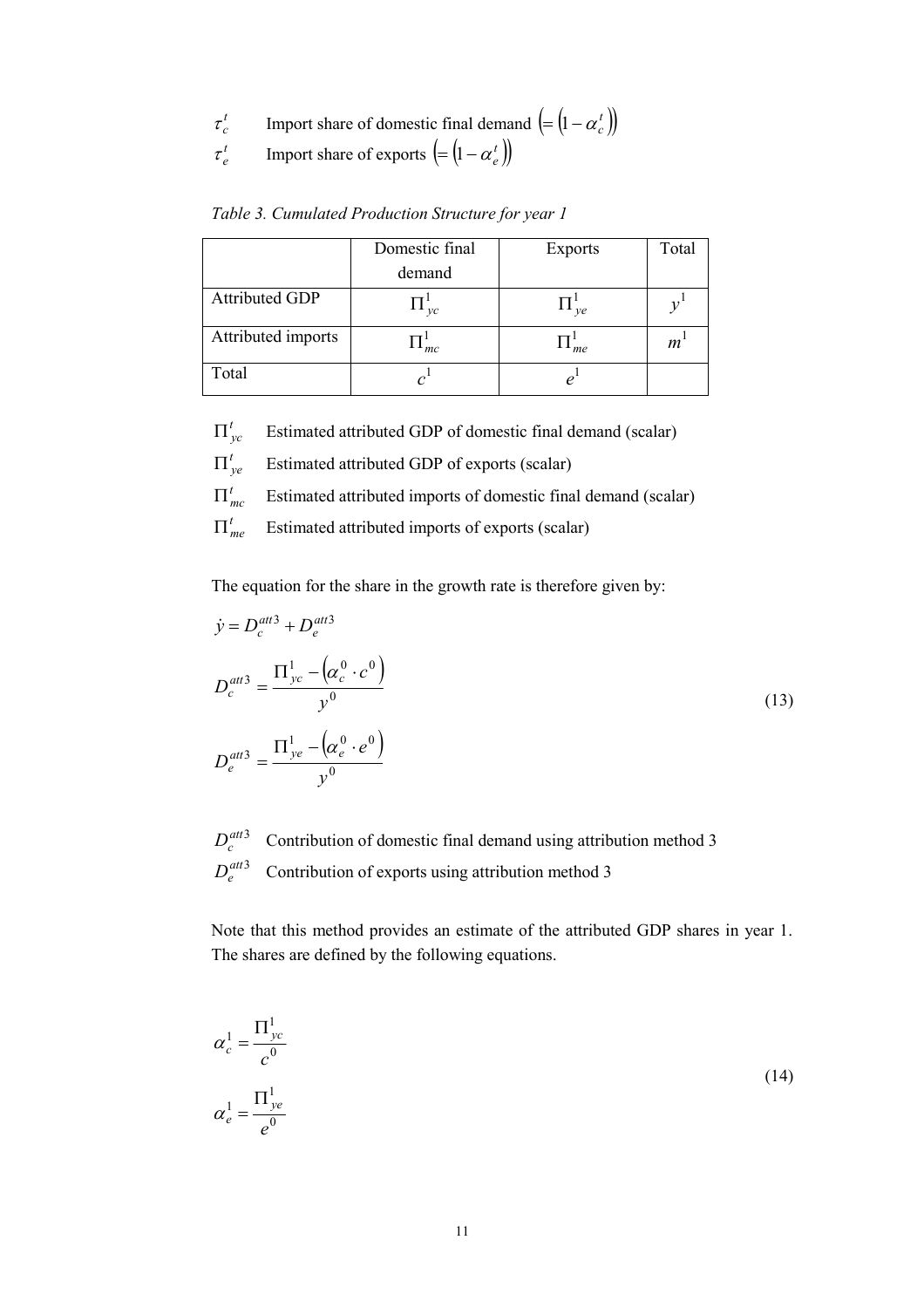#### **2.5. Summary of methods**

Table 4 summarizes the formulas which are derived in the previous sections. The equations clearly illustrate the difference between the net-exports and attribution methods. In the net-exports method the imports are deducted fully from the exports to assess the contribution of (net) exports, while in the attribution method the imports are divided amongst the final demand components by multiplication of the attributed GDP share coefficients.

|             | Contribution of                                                         | Contribution of exports                                             |
|-------------|-------------------------------------------------------------------------|---------------------------------------------------------------------|
|             | domestic final demand                                                   |                                                                     |
| Net-exports |                                                                         |                                                                     |
| method      | $\left(\frac{c^1-c^0}{v^0}\right)$                                      | $\left(\frac{e^1-e^0}{v^0}\right)-\left(\frac{m^1-m^0}{v^0}\right)$ |
| Attribution | $\left[\alpha_c^0\cdot c^0\right]$<br>$\left(\alpha_c^1 \cdot c\right)$ | $\left\{\alpha^0_e \cdot e^0\right\}$<br>$(\alpha_e^1 \cdot e)$     |
| method 1    | $v^0$                                                                   |                                                                     |
| Attribution | $(\alpha_c^0 \cdot c^1) - (\alpha_c^0 \cdot c^0) + r_c$                 | $(\alpha_e^0 \cdot e^1) - (\alpha_e^0 \cdot e^0) + r_e$             |
| method 2    |                                                                         |                                                                     |
| Attribution | $\prod_{yc}^{1} - \alpha_c^0 \cdot c^0$                                 | $\prod_{y e}^{1} - \alpha_e^0 \cdot e^0$                            |
| method 3    | $v^0$                                                                   | $v^0$                                                               |

Many authors have noted that the main problem with the net-exports is that it leads to an underestimation of the importance of exports for GDP growth and overestimates the importance of domestic expenditure categories (ECB, 2005; Kranendonk and Verbruggen 2005, 2008; Hoekstra *et al*. (2006)). It is easy to show that the impact of the domestic final demand component of the net-exports method is larger than the impact calculated through attribution method 1 if the following condition is met:

$$
(1+\dot{c}) \cdot (1+\dot{r}_c) > 1 \tag{15}
$$

*c*& Growth rate of domestic final demand

 $\dot{\tau}_c$  Growth rate of import share of domestic final demand

This condition in equation 15 will only be violated if the growth in the domestic consumption  $c$  is off-set by a decrease in the import share  $\tau$ . Kranendonk and Verbruggen (2005) show, for the Netherlands, that this situation occurs regularly in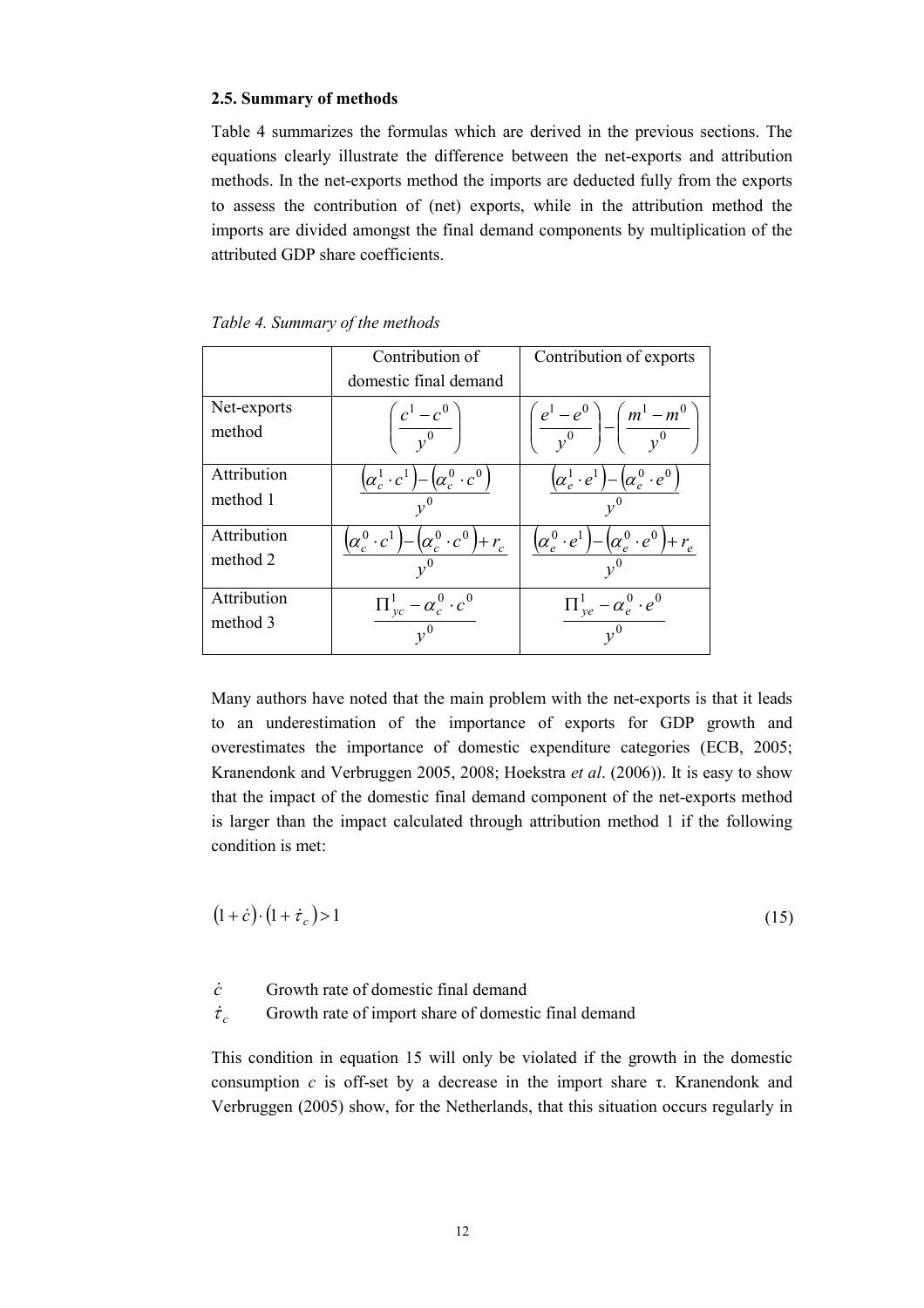practice.2 When applying these methods it is therefore likely that one will find that the net-exports method leads to a higher estimation of the contribution of domestic final demand to GDP growth.

As the previous section has argued, the attribution methods 2 and 3 are second-best alternatives that may be used if IOT data is not available for all time periods of the decomposition. Both are based on the attribution method and are therefore theoretically preferable to the net-exports method. Nevertheless, both methods have their drawbacks. Attribution method 2 leads to a residual which has to be split amongst the "pure" effects. Potentially, the sign of the pure effect and the total effect may be different because of these adjustments. Method 3 has the disadvantage that the updating method is based on the shares of the previous years. Although this has the advantage that information from recent time periods is being used, the estimates found are path-dependent and may vary from the actual attributed GDP and attributed imports. Note that if attributed shares remain constant over time, all three attribution methods are equal.

Table 5 summarizes the theoretical and practical advantages and disadvantages of the 4 methods which have been introduced in this section.

|                           | Advantages                                                                                                                                         | Disadvantages                                                                                                                                                   |
|---------------------------|----------------------------------------------------------------------------------------------------------------------------------------------------|-----------------------------------------------------------------------------------------------------------------------------------------------------------------|
| Net-<br>exports<br>method | Ease of application due to<br>readily available data.                                                                                              | Theoretically<br>problematic<br>because<br>imports are attributed entirely to exports.<br>Likely to overestimate contribution of<br>domestic final demand.      |
| Attribution<br>method 1   | Theoretically preferable<br>to<br>the net-exports method                                                                                           | Requires IOT for all time periods being<br>analysed                                                                                                             |
| Attribution<br>method 2   | Theoretically preferable to<br>net-exports method, but less<br>so than attribution method 1.                                                       | The assumption of a constant attributed<br>GDP share leads to a residual. The "pure"<br>effect" may therefore change sign after<br>correction for the residual. |
| Attribution<br>method 3   | Theoretically preferable to<br>net-exports method, but less<br>so than attribution method 1.<br>Uses information from recent<br>year for updating. | Estimates of the attributed GDP and<br>imports are path dependent and may<br>therefore vary from the real values.                                               |

*Table 5. Summary of advantages and disadvantages of the four methods* 

<sup>2</sup> Similarly the ECB's Monthly Bulletin of June 2005 (Box 7, p 54-56) concludes that "Overall, while net trade and exports are useful measures of activity, it should be borne in mind that the former may in some circumstances give an understated picture of the impulse of the external sector."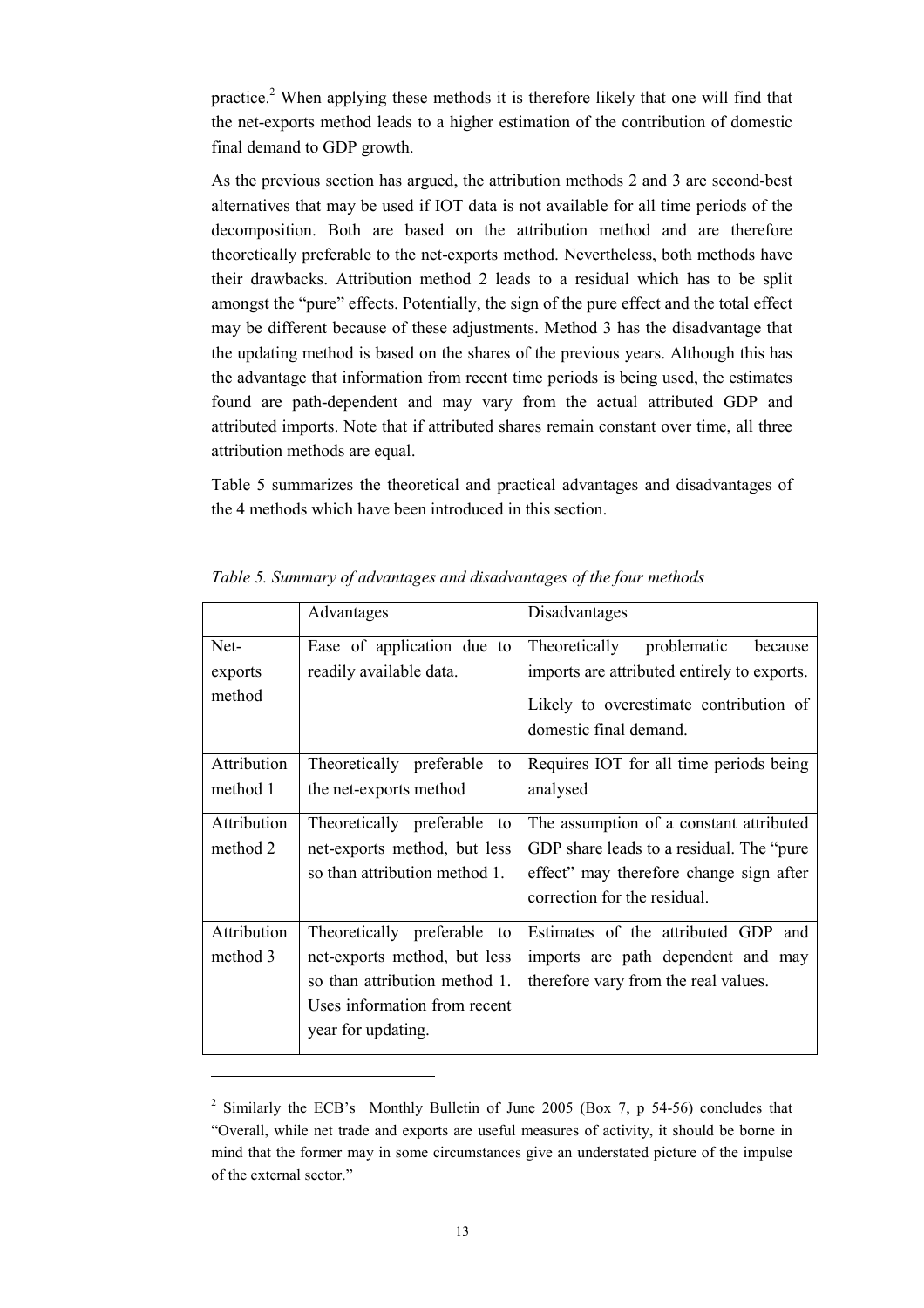#### **3. Data construction**

To perform the attribution method calculations, three IOT (for 2003, 2004 and 2005) for the euro area were produced in this project. Before we discuss the data construction methodology, it is important to understand the conceptual challenges related to EA-aggregates.

There are a number of conceptual reasons why the EA aggregates are not simply the summation of national accounts data supplied by the member states. First of all European institutions have to be added because these are not considered "residents" of any of the member states. Secondly, the aggregation of ROW accounts of the member states includes intra-EA trade, which should be excluded if one wants to correctly depict the external trade of the EA. To correct for intra-EA trade, the problem of asymmetries (the fact that intra-EA imports and exports are not equal) has to be resolved. In the process of reconciling these asymmetries it unavoidable that aggregates for the industry and goods levels as well as the total economy will differ from the summation of all countries.

For some years now, the ECB has produced a time series of EA aggregates in which the above conceptual issues are tackled. However, this data set only provides macroeconomic aggregates such as GDP and the totals for the final demand categories which are not broken down for the commodity and industry classifications. In this project SUT/IOT for 2003, 2004 and 2005 have been produced which are consistent to these aggregates. This means that, for these years, there is a complete set of consistent production accounts (in current prices) available for the EA.

Now we are ready to discuss briefly the method by which this time series of IOT was produced (a full description is provided in van der Helm and Hoekstra, 2008). There are five types of data which have been used in this project: Supply and use tables (SUT), Input-output tables (IOT), Macro-economic data (MED), International trade in goods (COMEXT) and International trade in services (ITS). The advantage of the approach used in this report is that it is almost entirely based on data available from the ESA95 transmission program, other data freely available from Eurostat and the EA series produced by the ECB. Only in a couple of instances was the data supplemented with information from individual countries.

The IOT required is an "IOT excluding imports in basic prices" as shown in the table below. In this type of IOT the imports and taxes less subsidies on products (TLS) are presented in the rows of the table. The final column is equal to domestic production of goods and services.

The production of the data can be split into six steps. In the first five steps an EA-IOT for 2003 is produced using country level data. The most recent SUT and IOT data is used as well as MED/COMEXT/ITS data for 2003. After the EA-IOT for 2003 is completed it is extrapolated to 2004 and 2005 using data at the EA level.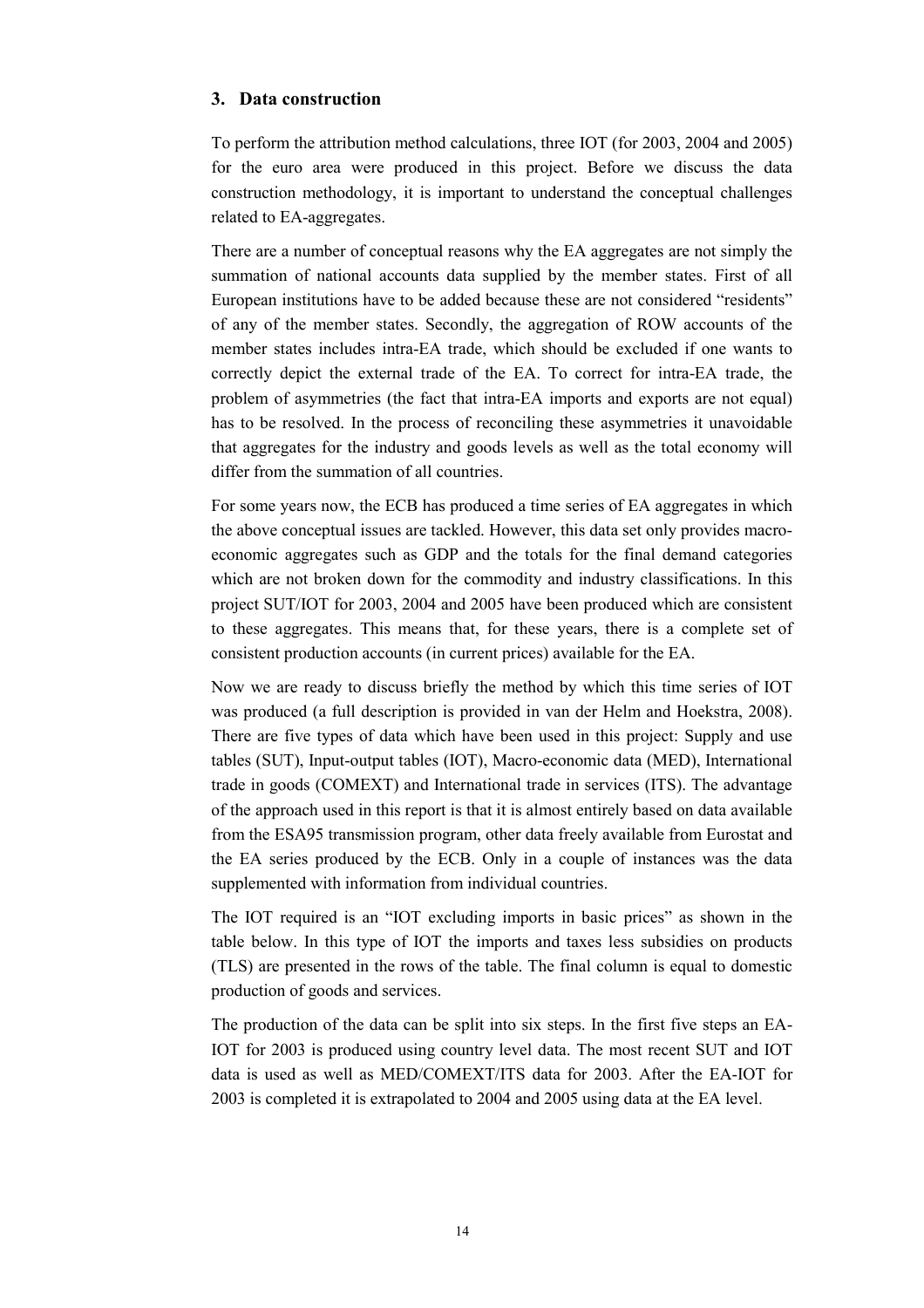In step 1, the SUT are constructed for the 13 countries of the EA for the year  $2003$ .<sup>3</sup> For this project, the Eurostat transmission program provided harmonized SUT for 10 of the 13 countries for 2003. The other SUT had to be produced by extrapolating older SUT with MED, COMEXT and ITS data<sup>4</sup>. (ES:2001; GR:1999; IE:2000).

Step 2 involved the conversion of the use table in purchaser prices to basic prices. The trade and transport margins (TTM) and taxes less subsidies related to products (TLS) are calculated for the 13 use tables. IOT or special use tables from the transmission program are used as well as country specific information.

In step 3, the 13 use tables in basic prices are split into the domestic and imported components. This is done using the IOT or special use tables from the Eurostat transmission program or specific information for individual countries.

Step 4 leads to the production of the SUT for 2003 for the EA. This is done by aggregating the SUT (supply tables from step 1 and use tables in basic prices from step 3) for the 13 euro countries and subtracting the intra-EA trade from the imports and exports. The intra-EA trade asymmetries are resolved in this step. The import matrix of the EA is based on the results of the asymmetry calculations as well as the Broad Economic Categories (BEC) classification scheme. A novel aspect of this project was the inclusion of the re-exports data which was produced by the trade statistics department of the CBS. These data for the Netherlands were combined with the other available data of the EA countries to produce an EA re-export series.

In step 5 the IOT for the EA for the year 2003 is calculated by applying the industry technology assumption to the SUT from step  $4<sup>5</sup>$ . The resulting IOT distinguishes 30 commodities as well as 6 final demand components (household consumption, NPISH, government consumption, gross capital formation and exports).

In step 6 the IOT for 2003 is extrapolated to 2004 and 2005 using MED, COMEXT and ITS data at the EA-level. Note that the MED that are referred to here are the macro-economic series produced by the ECB.

#### **4. Results**

The IOT for 2003, 2004 an 2005, which were described in the previous section, were used to apply the attribution method to annual and quarterly GDP growth rates. The GDP growth rate is attributed to the final consumption expenditures by households

<sup>&</sup>lt;sup>3</sup> At the start of this project the Euro area consisted of 13 countries.

<sup>&</sup>lt;sup>4</sup> This method is fairly similar to the "euro method" in Eurostat (2008).

 $5$  For other methods of constructing input-output tables see Almon (2000) and Konijn (1994).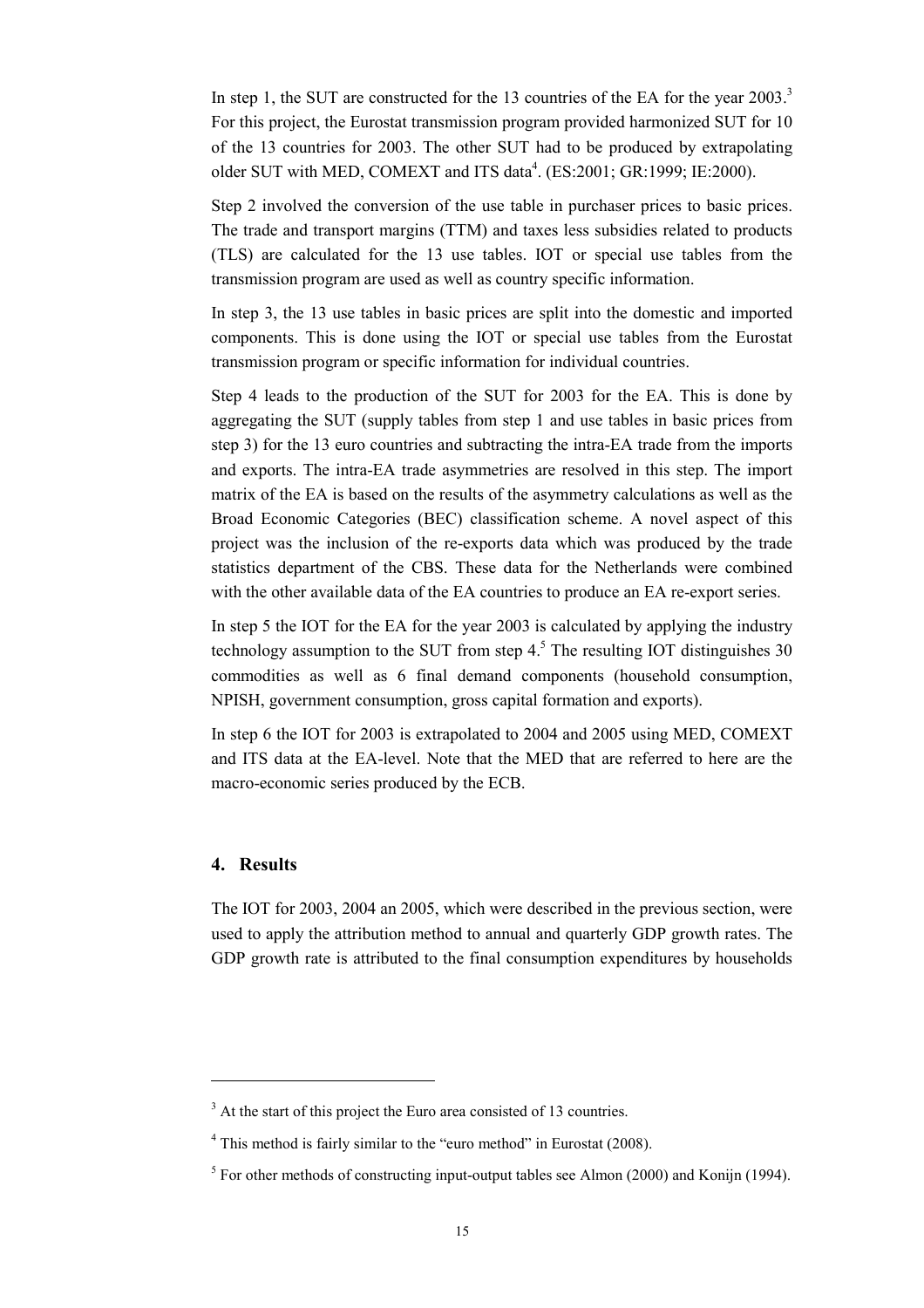and NPISH $<sup>6</sup>$ , the final consumption by government, gross capital formation and</sup> exports.<sup>7</sup>

The results of these calculations are provided in Tables 6-8 and Figures 1-3. The annual results are provided for the years 2001 to 2006 (Table 6 and Figure 1). Table 7 and Figure 2 provide the quarterly results (seasonally adjusted, compared to previous quarter) for quarters 2006Q1 to 2007Q3. Table 8 and Figure 3 shows the results for the growth rates compared to the same quarter in the previous.

The annual results shows that the contribution of government expenditures is remains fairly stable at around 0.2 to 0.5%.The most volatile determinant of growth is the changes in gross capital formation which contributed negatively in 2001 and 2002 while it was the most important factor for positive growth in 2005. The slowdown of 2002 and 2003 was caused primarily by a decrease in the gross capital formation (2002) and a slow down in consumption (2002 and 2003) and exports (2003). After 2003 the economy recovers to a high of nearly 3% growth in 2006. The recovery is caused mainly by the growth in exports and gross capital formation. Consumption growth does not show as strong a recovery.

The quarterly growth rates are provided on a quarter-by-quarter basis (Table 7 /Figure 2) and on a year-on-year basis (Table 8/Figure 3). The quarter-on-quarter growth rates, which when added together should approximate but not exactly equal the annual growth rate, shows that the influence of the final demand categories is very variable over the quarters. Particularly exports and GCF show large variations per quarter. The conclusions from the year-on-year quarterly growth analysis are similar to those of the annual results: growth is primarily caused by exports and GCF, with rather stable contribution from household consumption and GCF.

| Year | GDP            | <b>Domestic demand</b>                    |                                        |                            |              | <b>Exports</b> |
|------|----------------|-------------------------------------------|----------------------------------------|----------------------------|--------------|----------------|
|      | growth<br>rate | Consumption<br>by Households<br>and NPISH | <b>Consumption</b><br>by<br>Government | Gross capital<br>formation | <b>Total</b> |                |
| 2001 | 2.23           | 1.14                                      | 0.37                                   | $-0.16$                    | 1.36         | 0.87           |
| 2002 | 0.82           | 0.27                                      | 0.45                                   | $-0.54$                    | 0.18         | 0.64           |
| 2003 | 0.91           | 0.20                                      | 0.34                                   | 0.29                       | 0.83         | 0.08           |
| 2004 | 1.74           | 0.58                                      | 0.23                                   | 0.28                       | 1.10         | 0.64           |
| 2005 | 1.68           | 0.50                                      | 0.19                                   | 0.54                       | 1.23         | 0.45           |
| 2006 | 2.91           | 0.59                                      | 0.34                                   | 0.92                       | 1.85         | 1.07           |

*Table 6. Annual growth rate decomposition results* 

<sup>6</sup> The IOT distinguish between consumption by households and NPISH but the EA data series do not. The attribution calculations are therefore done for the aggregate of both.

 $<sup>7</sup>$  For this purpose of the calculations, attribution method 3 has been adopted.</sup>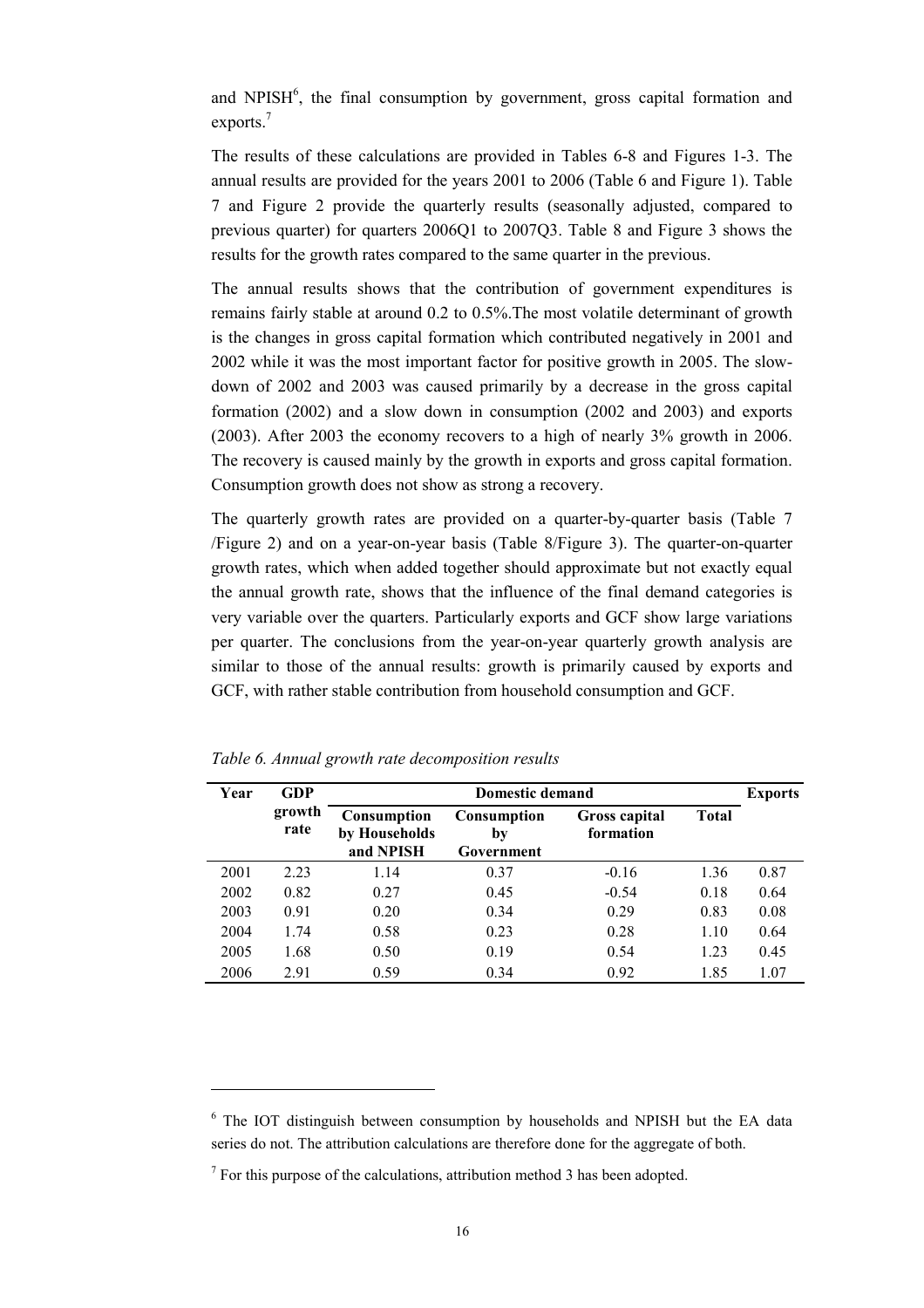

*Figure 1. Annual growth rate decomposition results* 

*Table 7. Quarter-on-quarter quarterly growth rate decomposition results* 

| <b>Ouarter</b> | <b>GDP</b>     | <b>Domestic demand</b>                    |                                 |                            |              | <b>Exports</b> |
|----------------|----------------|-------------------------------------------|---------------------------------|----------------------------|--------------|----------------|
|                | growth<br>rate | Consumption<br>by Households<br>and NPISH | Consumption<br>by<br>Government | Gross capital<br>formation | <b>Total</b> |                |
| 2005Q1         | 0.27           | 0.32                                      | 0.04                            | $-0.10$                    | 0.26         | 0.01           |
| 2005Q2         | 0.65           | $-0.07$                                   | 0.17                            | 0.29                       | 0.38         | 0.26           |
| 2005Q3         | 0.57           | 0.18                                      | $-0.04$                         | 0.00                       | 0.13         | 0.43           |
| 2005Q4         | 0.58           | $-0.13$                                   | 0.04                            | 0.69                       | 0.60         | $-0.02$        |
| 2006Q1         | 0.76           | 0.39                                      | 0.10                            | $-0.10$                    | 0.39         | 0.37           |
| 2006Q2         | 1.04           | 0.25                                      | 0.11                            | 0.45                       | 0.81         | 0.23           |
| 2006Q3         | 0.53           | 0.05                                      | 0.09                            | 0.21                       | 0.34         | 0.19           |
| 2006Q4         | 0.80           | 0.04                                      | 0.21                            | $-0.06$                    | 0.20         | 0.60           |
| 2007Q1         | 0.64           | 0.07                                      | 0.02                            | 0.48                       | 0.57         | 0.05           |
| 2007Q2         | 0.39           | 0.24                                      | 0.03                            | $-0.06$                    | 0.22         | 0.17           |
| 2007Q3         | 0.61           | $-0.02$                                   | 0.12                            | 0.09                       | 0.19         | 0.43           |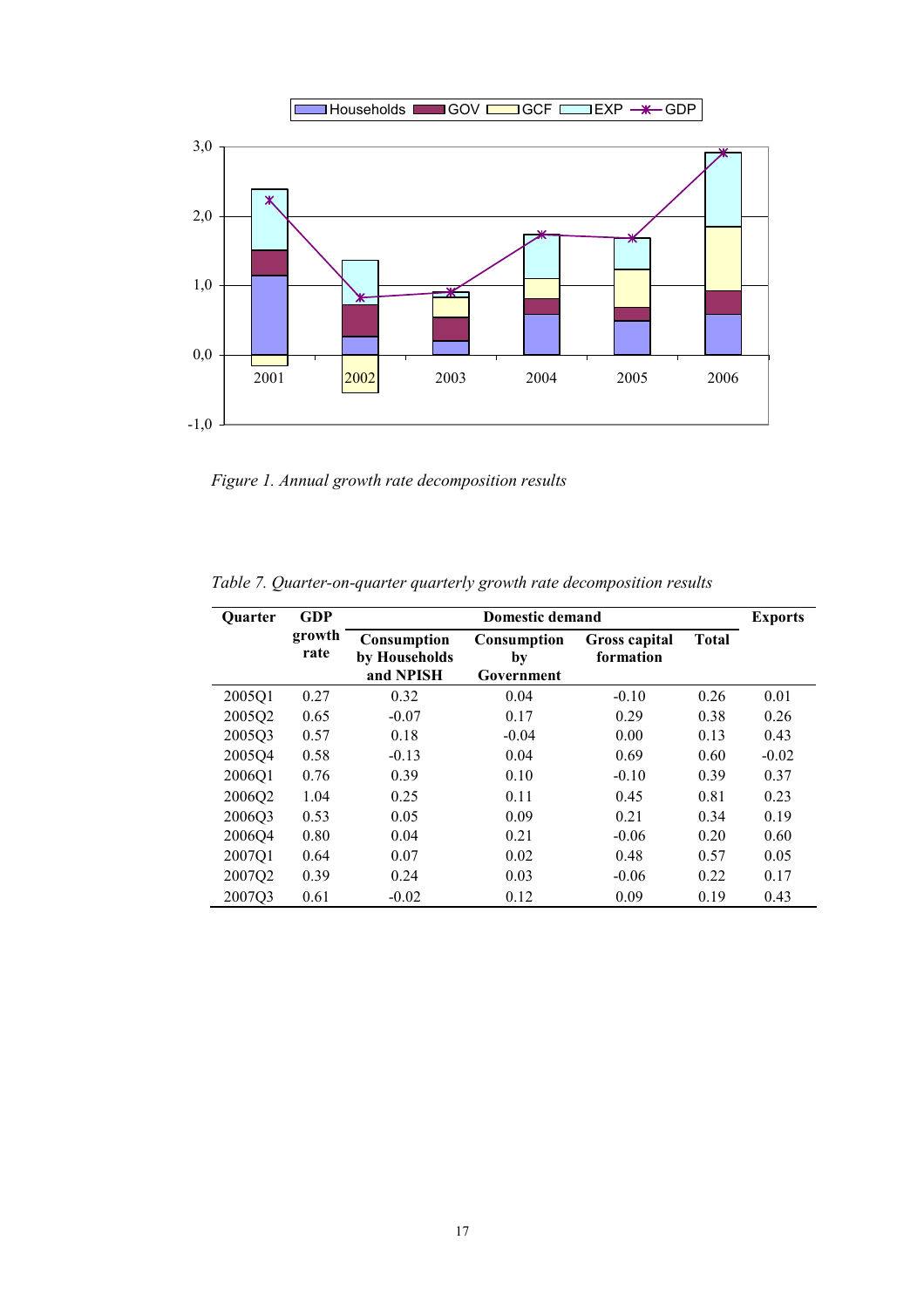

*Figure 2. Quarter-on-quarter quarterly growth rate decomposition results*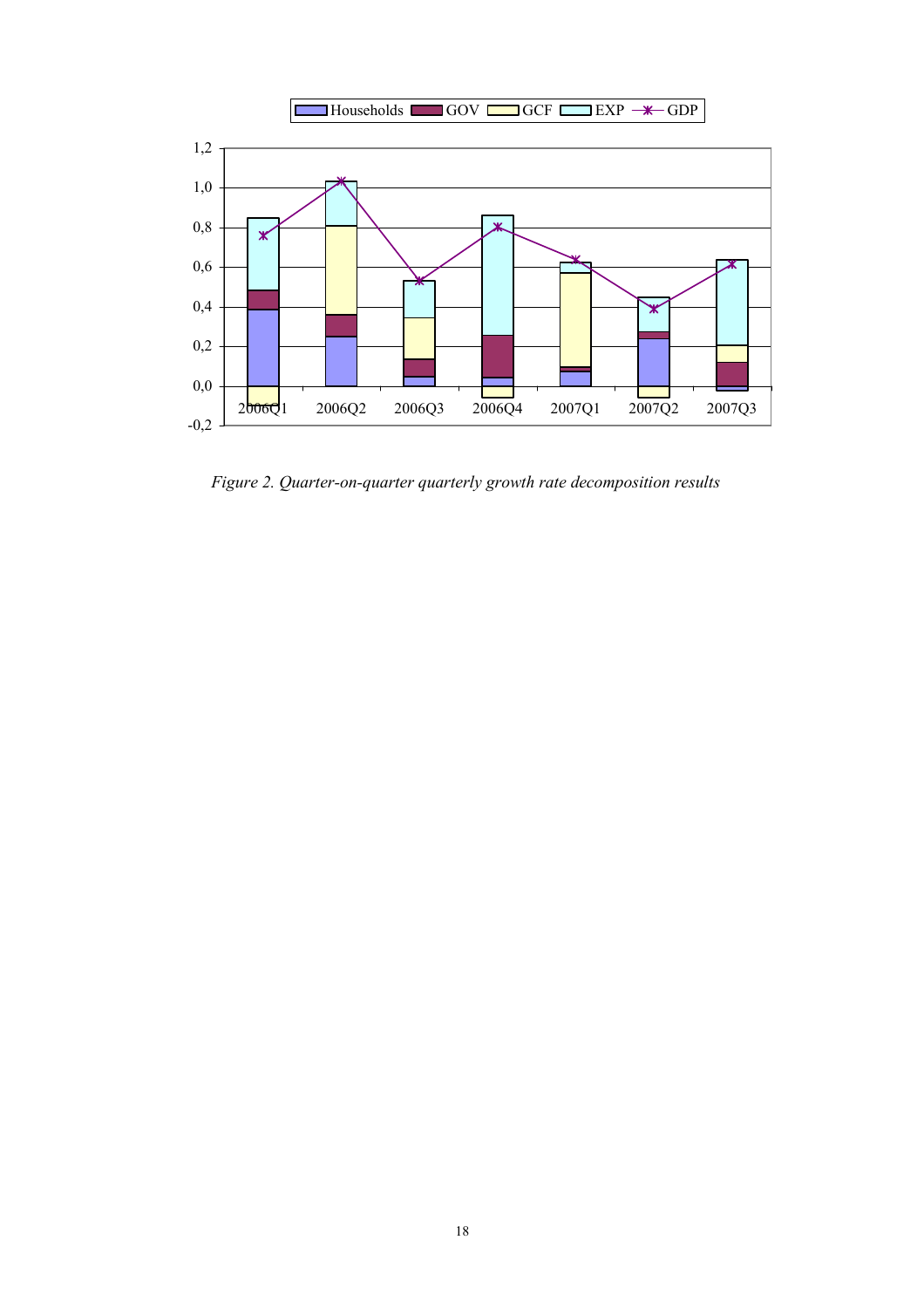| <b>Quarter</b> | <b>GDP</b>     | <b>Domestic demand</b>                           |                                 |                            |              |      |
|----------------|----------------|--------------------------------------------------|---------------------------------|----------------------------|--------------|------|
|                | growth<br>rate | <b>Consumption</b><br>by Households<br>and NPISH | Consumption<br>by<br>Government | Gross capital<br>formation | <b>Total</b> |      |
| 2005Q1         | 0.77           | 0.56                                             | 0.11                            | 0.08                       | 0.75         | 0.03 |
| 2005Q2         | 2.01           | 0.56                                             | 0.27                            | 0.86                       | 1.69         | 0.32 |
| 2005Q3         | 1.68           | 0.67                                             | 0.16                            | 0.16                       | 0.98         | 0.70 |
| 2005Q4         | 1.73           | 0.21                                             | 0.22                            | 0.73                       | 1.16         | 0.57 |
| 2006Q1         | 3.29           | 0.36                                             | 0.28                            | 1.33                       | 1.97         | 1.34 |
| 2006Q2         | 2.27           | 0.73                                             | 0.21                            | 0.57                       | 1.51         | 0.76 |
| 2006Q3         | 2.63           | 0.59                                             | 0.34                            | 1.05                       | 1.97         | 0.66 |
| 2006Q4         | 2.96           | 0.67                                             | 0.53                            | 0.41                       | 1.61         | 1.33 |
| 2007Q1         | 2.89           | 0.39                                             | 0.44                            | 1.03                       | 1.86         | 1.05 |
| 2007Q2         | 2.42           | 0.45                                             | 0.36                            | 0.56                       | 1.37         | 1.05 |
| 2007Q3         | 2.53           | 0.37                                             | 0.39                            | 0.47                       | 1.22         | 1.32 |

*Table 8. Year-on-year quarterly growth rate decomposition results* 



*Figure 3. Year-on-year quarterly growth rate decomposition results* 

#### **4.1. Summary statistics of the IOT**

Table 9 shows the "Cumulated Production Structure" (CPS) of the IOT for 2005. The CPS breaks down the total final demand into attributed GDP and attributed imports. The attributed GDP and imports are composed of a direct portion ("final")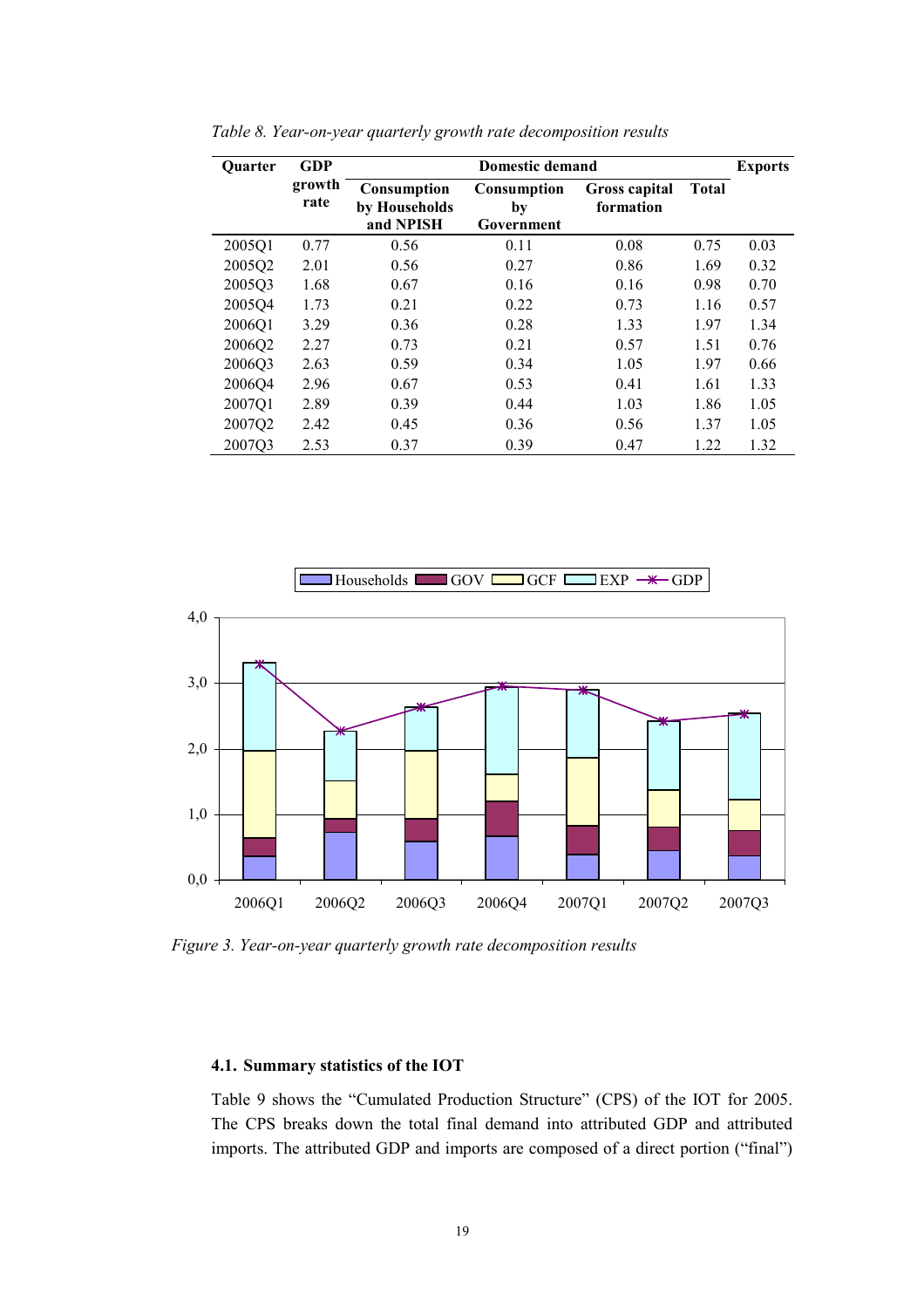and an intermediary portion, of which the latter is calculated using the input-output model.

The table shows total GDP of the EA is 8073 thousand million in 2005. Total imports of the EA from the rest of the world are 1557 thousand million euros while the exports are 1624 thousand million. Note that all these totals are consistent to the EA series published by the ECB.

Note that the IOT which are produced for 2003, 2004 and 2005 can be used in the attribution of growth rates, but may also be used for the other modelling applications.

|                           |            |                |            | Gross<br>capital |                |       |
|---------------------------|------------|----------------|------------|------------------|----------------|-------|
|                           | Households | <b>NPISH</b>   | Government | formation        | <b>Exports</b> | Total |
| <b>Attributed GDP</b>     | 3792       | 91             | 1549       | 1398             | 1242           | 8073  |
| -Final GDP                | 509        | $\theta$       | 7          | 127              |                | 644   |
| -Intermediary GDP         | 3283       | 91             | 1543       | 1271             | 1241           | 7430  |
| <b>Attributed imports</b> | 764        | 6              | 106        | 300              | 382            | 1557  |
| -Final imports            | 302        | $\overline{0}$ | 11         | 103              | 93             | 509   |
| -Intermediary imports     | 461        | 6              | 94         | 197              | 289            | 1048  |
| <b>Total demand</b>       | 4556       | 98             | 1655       | 1699             | 1624           | 9630  |
| -Attributed GDP share     | 0.83       | 0.93           | 0.94       | 0.82             | 0.76           | 0.84  |
| -Attributed imports share | 0.17       | 0.07           | 0.06       | 0.18             | 0.24           | 0.16  |
| -GDP contribution         | 0.47       | 0.01           | 0.19       | 0.17             | 0.15           | 1.00  |

*Table 9. Cumulated Production Structure (CPS) matrix for the EA, 2005 (thousand million euro and ratio's)* 

#### **4.2.Attributed GDP shares**

For the attribution method, the attributed GDP shares of the annual IOT for 2003 and 2004 and 2005 are used as a first estimate for the quarterly data. However, the balancing routine adopted in attribution method 3 leads to an estimate of the implicit attribution shares per quarter. Figure 4 shows how these attribution shares of the different final demand categories develop from 2001Q1 to 2007Q3. The shaded area shows the period for which an IOT was produced. Generally, the shares remain within a fairly narrow range. All the shares, except the government shares, appear to increase slightly at first and then decrease. Particularly exports show a significant decrease in the attributed GDP share which is caused by both the increase in reexports and an increase of imports used intermediately.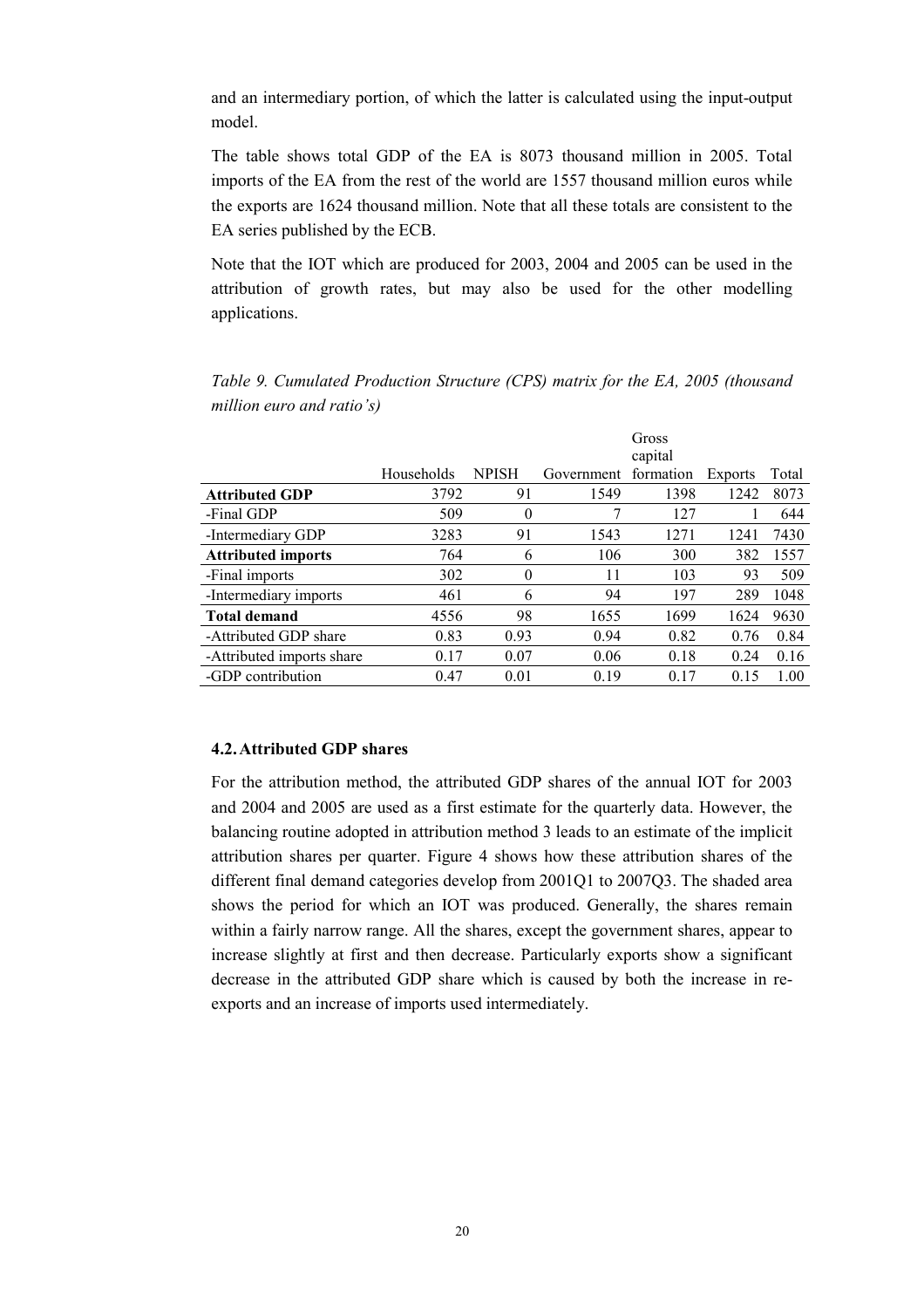

*Figure 4. Quarterly attribution GDP shares of final demand categories* 

Note that the values in Figure 4 are not observations, but rather modelling outcomes of the attribution method 3. The results therefore also provide some hints about possible improvements to the attribution method. It is for example interesting to note that the change in the attributed GDP share is often quite large from the fourth to the first quarter (see for example the changes for 2003Q4-2004Q1). There is no way of checking whether this is a real phenomenon or a modelling artefact although the latter does seem fairly plausible. There are two ways of resolving this issue. Firstly one might smooth the developments in the attributed shares using procedures such as the Denton method (Bikker and Buijtenhek, 2006; TF-QSA, March 2004). Secondly, one could try to add more specific quarterly data to the calculations. For example, if quarterly estimates of re-exports were available or a breakdown of the products which are consumed by households per quarter, it would help to produce more accurate estimates of the quarterly GDP shares.

#### **4.3.Re-exports of the EA**

A major improvement in the data of this project has been the construction of time series of re-exports for the EA. The data is based on aggregate data which we were able to find for re-exports for individual countries, in particular the 4 major re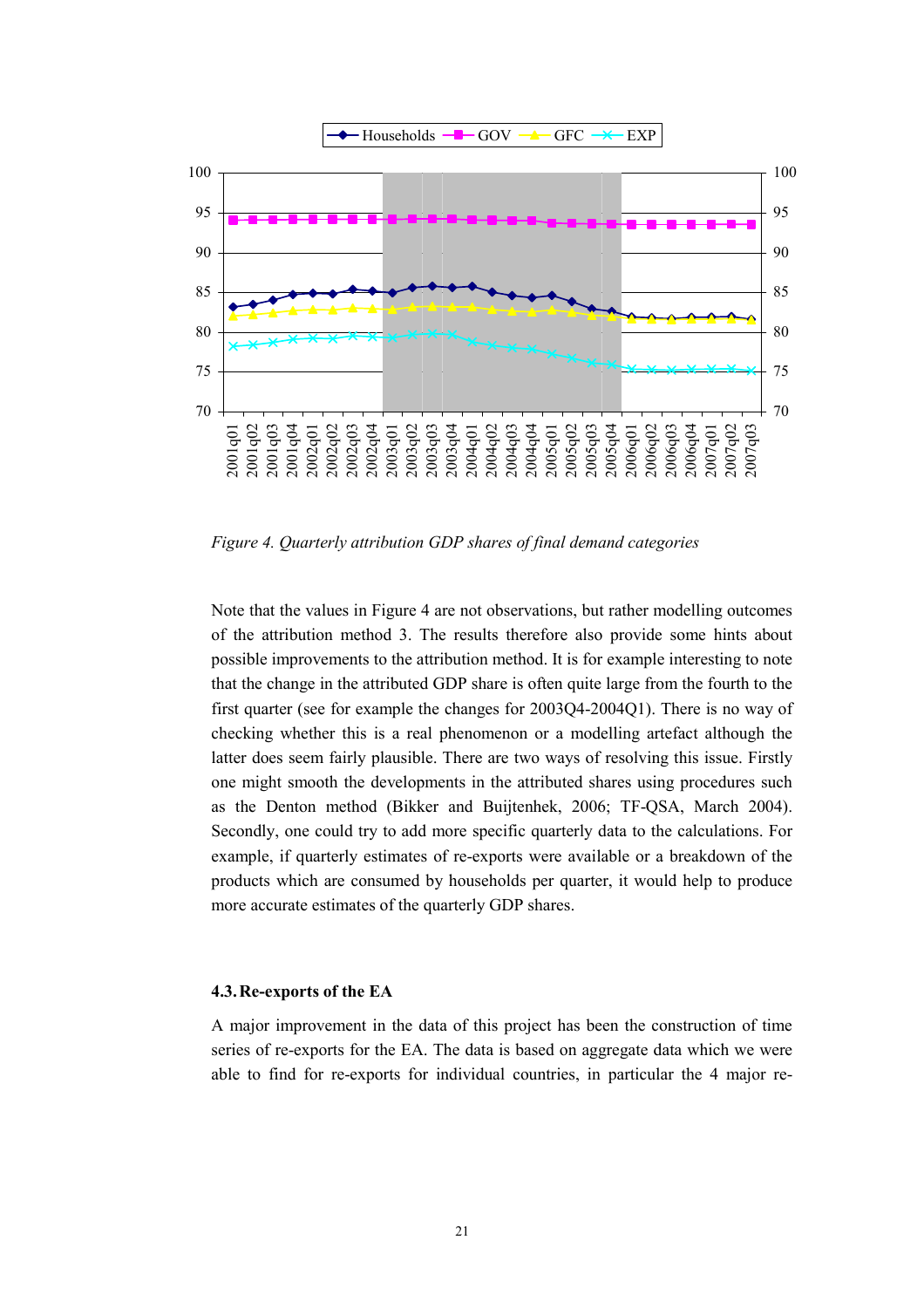exporters Germany, the Netherlands, Belgium and France<sup>8</sup> (which constitute about 95% of the re-exports from a national perspective).

However, not all these national data are re-exports from the EA-community perspective. The trade statistics department of the Statistics Netherlands were therefore asked to distinguish the source and destination of the re-exports so that the re-exports can be recalculated using the community concept.

Table 10 shows the percentages of the re-exports per source-destination combination (EA-Euro area, NEA-Non-euro area) for the Netherlands. The results show that 25% of the re-exports of the Netherlands in 2006 are re-exports from the EA-community perspective. It is interesting to note that the importance of EA re-exports is increasing for this period.

*Table 10. Source and destination of re-exports for the Netherlands, 2003-2006 (%)* 

|      | Source-destination |        |        |         |  |  |
|------|--------------------|--------|--------|---------|--|--|
|      | EA-EA              | NEA-EA | EA-NEA | NEA-NEA |  |  |
| 2003 | 26%                | 39%    | 14%    | 21%     |  |  |
| 2004 | 25%                | 39%    | 14%    | 23%     |  |  |
| 2005 | 24%                | 37%    | 14%    | 25%     |  |  |
| 2006 | 24%                | 37%    | 14%    | 25%     |  |  |

Table 11 shows the resulting estimates of the re-exports of the EA in thousand million euros. The figures show that the Dutch figures constitute about a third of the total estimate. Furthermore, the data shows that although re-exports are fairly modest as a percentage of the total exports, they are growing faster than total exports.

*Table 11. Re-exports estimates for the EA, 2003-2006 (1000 million euro and %)* 

|                                        | 2003    | 2004    | 2005    | 2006    |
|----------------------------------------|---------|---------|---------|---------|
| Re-exports NL (EA community principle) | 20778   | 25867   | 30905   | 34688   |
| Re-exports EA                          | 63168   | 80033   | 92523   | 105885  |
| Exports EA                             | 1371931 | 1493098 | 1623543 | 1828136 |
| Ratio re-exports/exports EA            | $4.6\%$ | $5.4\%$ | 5.7%    | 5.8%    |

<sup>&</sup>lt;sup>8</sup> Note that France has revised its re-exports significantly in the latest transmission of its IOT. In previous versions, France showed re-exports of around 100.000 million while the values are now lower than 20.000 million.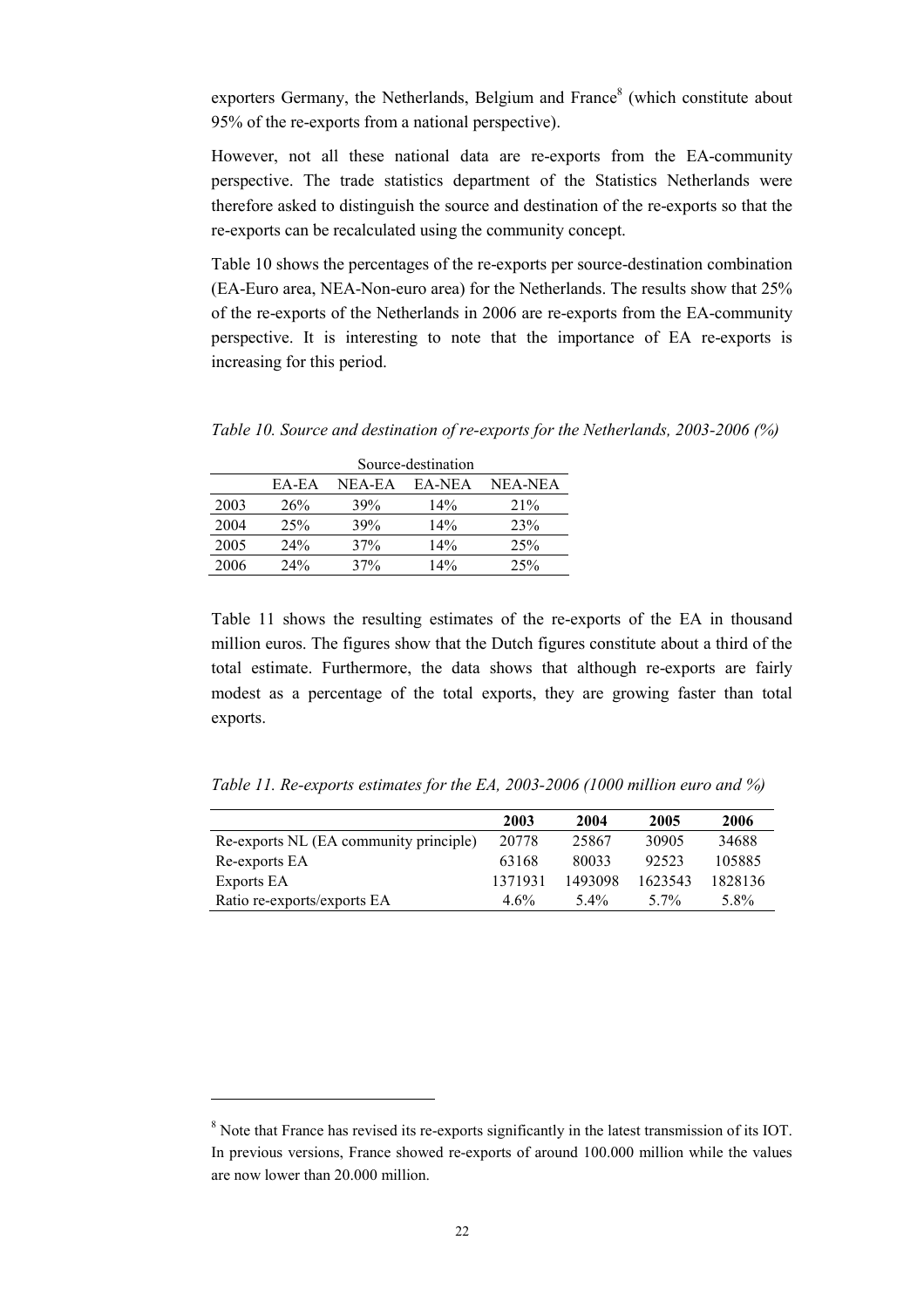### **5. Future research**

The production process is currently split into 6 steps which have been made in linked Excel workbooks. These can be quickly updated as new SUT and other macro-economic data become available.<sup>9</sup> If one would want to further automate the statistical process (using MATLAB for example) it would be wise to work backwards through the steps.

The quality of the IOT would benefit from the following improvements in the underlying data:

- 1. Further harmonization of data. More consistent data would benefit the automation and quality of the data.
	- SUT/IOT. The availability and consistency of SUT and IOT differs for each country. The data process would be easier to automate if all data (including all IOT sub tables) became available at a specified time.
	- MED/SUT. Although the consistency between the MED and SUT has improved there are still differences.
	- COMEXT/ITS. Further improvement in the resolution of trade asymmetries for goods as well as services would be very useful for the EA-IOT calculations. Also further research into the differences in the COMEXT and SUT totals would be useful.
- 2. Improved timeliness.
	- SUT/IOT. This project was carried out at the end of 2007 but 2003 was the most recent year for which a SUT/IOT for the EA was feasible. In fact, even at that stage, three of the countries did not have tables for 2003 although the ESA transmission programme requires the annual transmission of SUT tables at t+36 months. Currently SUT for 2006 for 7 out of 27 member states are not published yet on the Eurostat website. IOT are only published every 5 years on a mandatory base. Annual publication is based on voluntary base.
	- MED. The extrapolation of the IOT was feasible up to 2005. If the MED for value added per NACE, consumption etc became available more quickly then the IOT could have been extrapolated to 2006.
- 3. More detailed availability of data.
	- Value added and output per NACE. The IOT is currently 30 by 30 commodities. The supported detail would improve, perhaps even to

<sup>&</sup>lt;sup>9</sup> In this project, the SUT for 2003 for France became available when we had nearly finished the project. Updating our calculations using the new data took less than 2 days.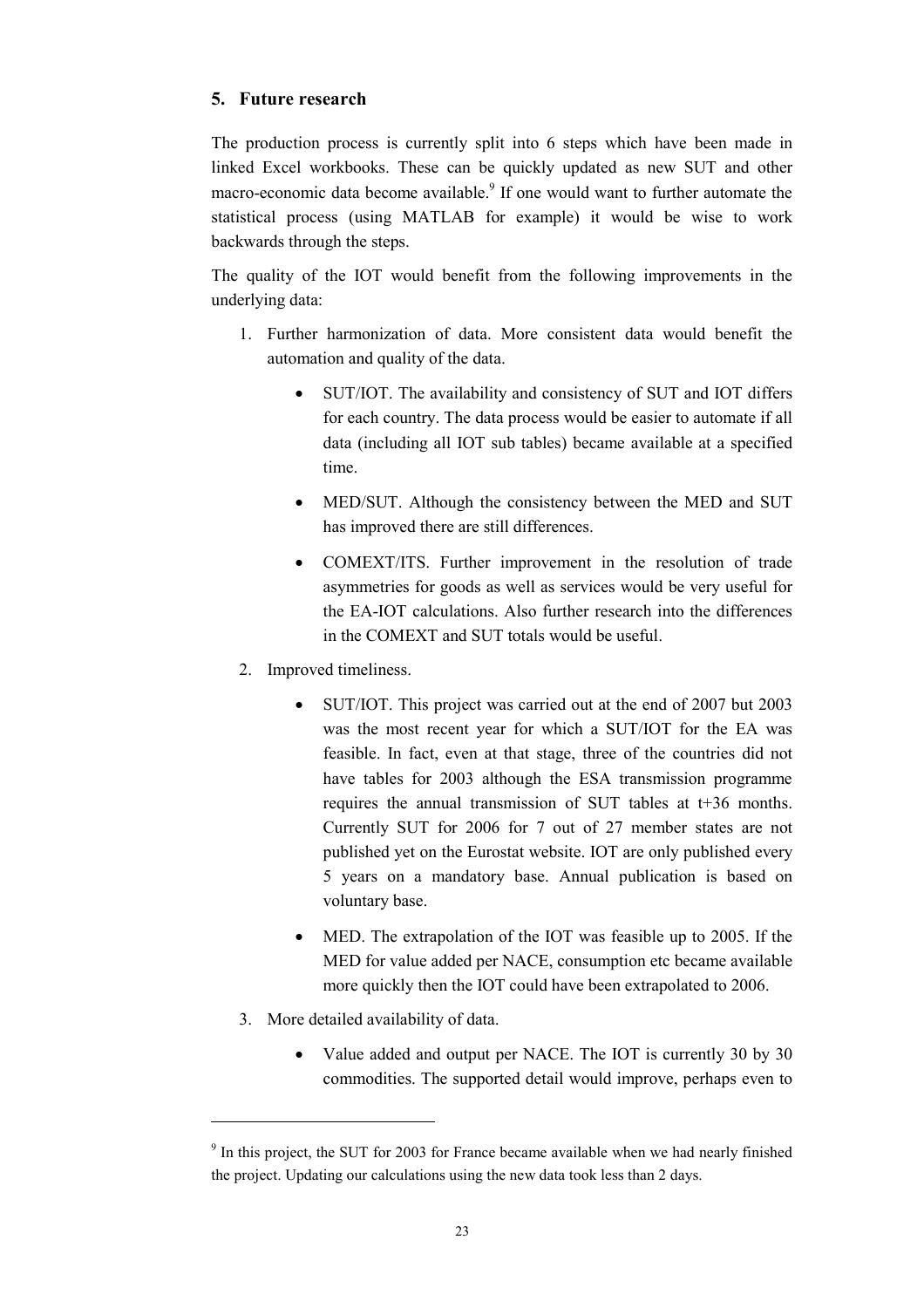60 by 60, if the data on value added and output were provided in more than NACE30. These figures are required in steps 1 and 6. This problem is now tackled in the current transmission program.

- Availability of data by commodity group. It would be helpful of the final demand aggregates were assigned to commodity groups (CPA classification). Although breakdowns are available for final consumption of households (COICOP) and final consumption of government (COFOG), these are functional classifications that do not necessarily translate well into CPA02. Breakdowns of imports and exports are obtained using COMEXT and ITS data; and GFCF data is broken down using a highly aggregate classification.
- Specifically a commodity breakdown of changes in stocks would be welcomed. The transmission program only provides for MED country-level totals of stock changes. As a consequence the extrapolation per commodity is very poor. Information of the changes in stocks per CPA02 would improve this situation.
- 4. New data
	- Re-exports. This project has shown that re-exports are a significant, and growing, share of total EA exports. The current estimates are only based on Dutch data but would benefit if new data becomes available for Germany, France and Belgium.
	- Quarterly data. Figure 4 shows the attributed shares per quarter. These were calculated by using the annual shares from the IOT and quarterly aggregates. The calculations would benefit from more detailed quarterly data such as re-exports or household per quarter. For example, the consumption per COICOP per quarter would help to better estimate the attributed GDP share for consumption for a quarter.
	- SUT. In step 2 the use tables is converted from purchaser prices to basis prices using the most recent IOT. This would be more accurate if use tables on TLS (Product related taxes less subsidies) and TTM (trade and transport margins) were available. For some time IPTS (Institute for Prospective Technology Studies) works on compilation of use tables basic prices for EU27 member states from 1995 on.
	- SUT. In step 3 the use table is split into an imported and domestic part using the most recent IOT. This would be more accurate if use tables separating imported and domestic use were available.
	- It would be very useful if the national (use of) imports tables included direct geographical breakdowns, as this would reduce a large number of estimations from the compilation that rely on COMEXT data. New SUT arrangement includes geographical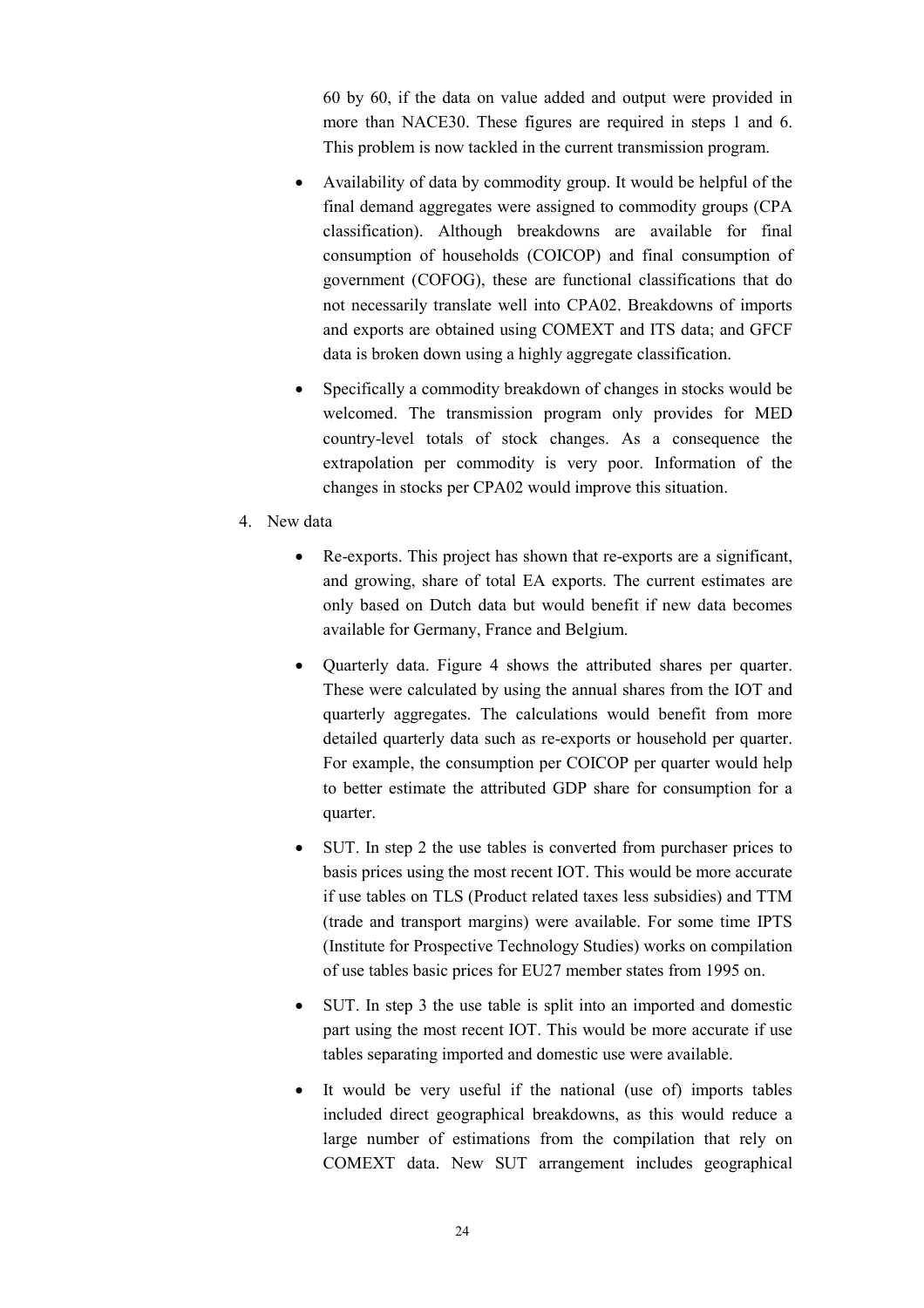breakdown for intra/extra EU27 and EA/non-EA member states. The latter are not used/filled yet.

• As new countries enter the euro area the macro-economic data which were used in the six steps will also have to be provided for the new countries. Often, this is already the case.

Each of these suggestions would constitute an improvement in the quality of the resulting EA IOT. However, the feasibility of introducing these data availability improvements is beyond the scope of this study.

#### **6. Conclusions**

In the field of analysing economic growth, the "net-exports" method is very prevalent. In this paper we have shown that the attribution method, which is based on input-output models, is superior to the net-exports method. This also explains why the attribution method is increasingly being used by policy institutes including the ECB. The method has only gained in relevance because of the financial crisis which makes the analyses of the sources of recovery even more important.

In our paper we have illustrated the various methods by applying them to the annual and quarterly growth rates of the Euro area (EA). To do so input-output tables for three years were constructed for the EA. We have also suggested a number of statistical improvements which would improve the analysis of growth of the EA. Some of these suggestions are now included in the transmission program, but in some cases only on a voluntary base.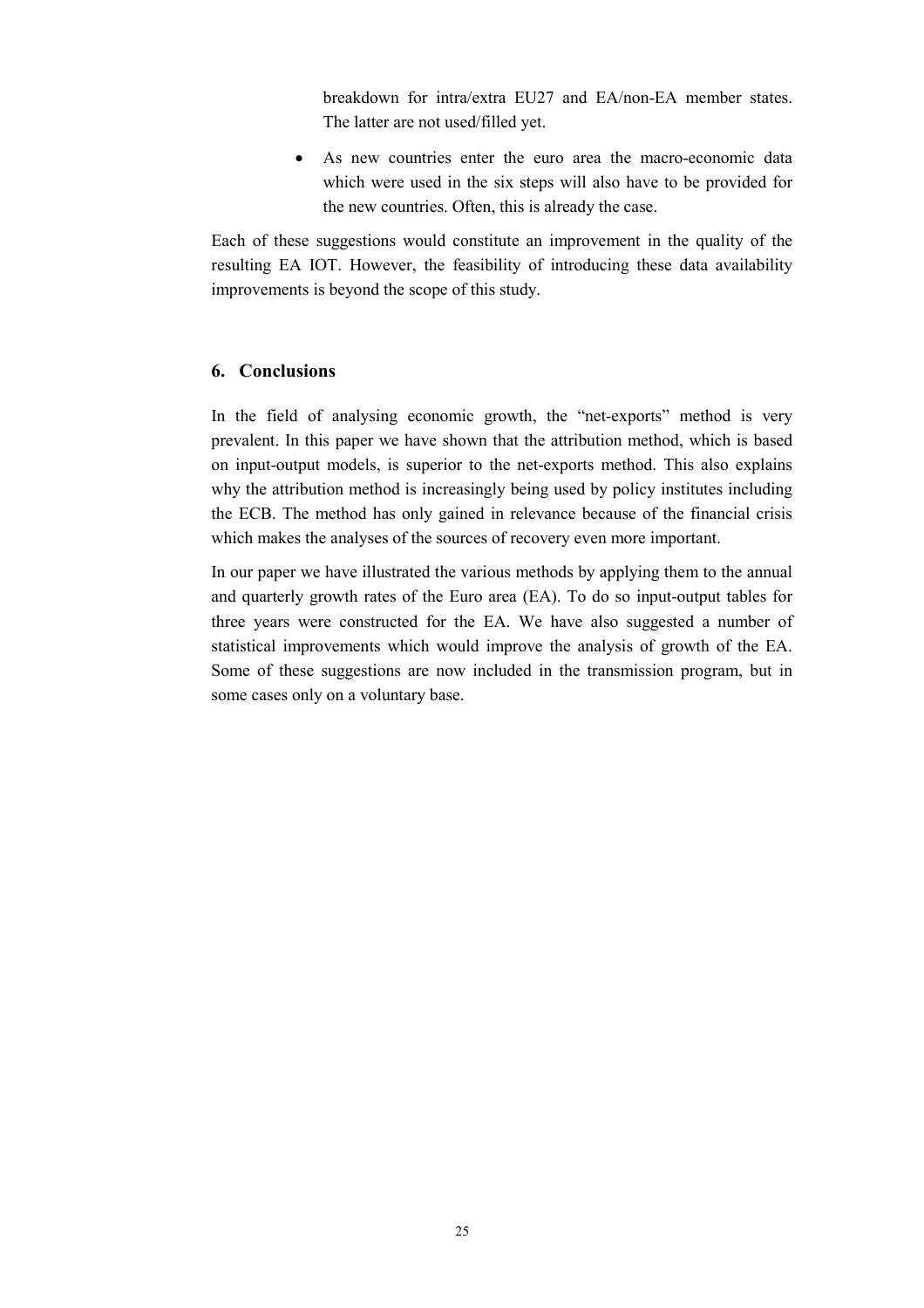#### **References**

Alders, J. A. J., 1988. De bijdrage van de bestedingscategorieën aan de groei, *Economisch Statistische Berichten*, 7 september 1988, p 816-821.

Almon, C., 2000. Product-to-product tables via product technology with no negative flows. *Economic Systems Research*, 12(1), pp. 27-43.

Bikker R. en S. Buijtenhek, 2006. *Alignment of Quarterly Sector Accounts of annual data*. Projectnumber: MOO-204072-02: BPA number 2006-24-MOO.

Cameron and Cross, 1999. The importance of exports to GDP and jobs. *Canadian Economic Observer*, November 1999, Statistics Canada, no. 11-010-XPB.

CBS, 2006. *De Nederlandse Economie 2005*, Statistics Netherlands, Voorburg/Heerlen, the Netherlands.

CPB, 2006. *Macro Economische Verkenning 2006*, Netherlands Bureau for Economic Policy Analysis, The Hague, the Netherlands.

Cross, 2002. Cyclical implications of the rising import contents in exports. *Canadian Economic Observer*, November 1999, Statistics Canada, no. 11-010-XPB.

Dalen, J. van, and W. Sluis, 2002. *WINADJUST*, Statistics Netherlands, Voorburg, the Netherlands.

Ministry of Finance of Denmark, 2006. *Economic Survey*. December 2006. English Summary.

ECB (European Central Bank), 2005. *Monthly Bulletin*. June 2005.

ECB (European Central Bank), 2008. *Monthly Bulletin*. June 2008.

Eurostat, 2008. *Eurostat Manual of Supply, Use and Input-Output Tables- 2008 edition.* ISBN 978-92-79-04735-0

Heitz and Rini, 2006. Reinterpreting the contribution of foreign trade to growth. Trésor-Economics no. 6, December 2006.

Helm, R.P. van der and R. Hoekstra, 2008. *Attributing Quarterly GDP Growth Rates of the Euro Area to Final Demand Components*, Statistics Netherlands, Macro-economic Statistics and Dissemination, Development and Support Department, 2008-2002-MOO, May 2008.

Hoekstra, R. A. van den Berg and F. Hoekema, 2006. *Attributing the Euro Area GDP Growth Rate to Final Demand Components*, Statistics Netherlands, Macroeconomic Statistics and Dissemination, Development and Support Department, 2006-67-MOO, Date 27th July 2006

Konijn, 1994. *The make and use of commodities by industries: on the compilation of input-output data from the National Accounts*, PhD thesis, Universiteit Twente, Enschede, the Netherlands.